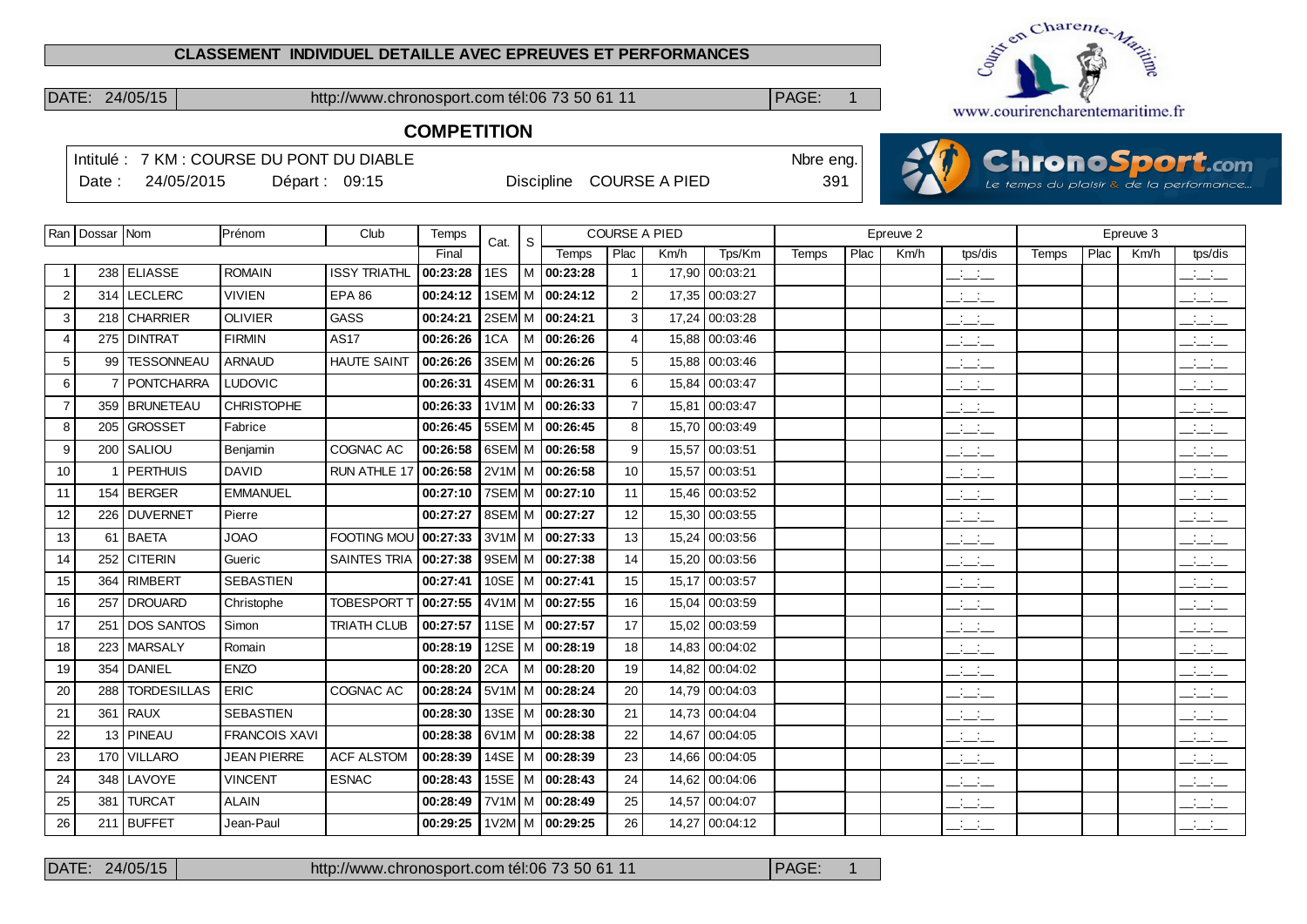# **COMPETITION**

Intitulé : 7 KM : COURSE DU PONT DU DIABLE Note that the state of the SN of the eng.

Date : 24/05/2015 Départ : 09:15 Discipline COURSE A PIED 391

|    | Ran   Dossar   Nom |                  | Prénom           | Club               | Temps    | Cat. | S                 |                              | <b>COURSE A PIED</b> |       |                |       |      | Epreuve 2 |                                 |       |      | Epreuve 3 |                                                     |
|----|--------------------|------------------|------------------|--------------------|----------|------|-------------------|------------------------------|----------------------|-------|----------------|-------|------|-----------|---------------------------------|-------|------|-----------|-----------------------------------------------------|
|    |                    |                  |                  |                    | Final    |      |                   | Temps                        | Plac                 | Km/h  | Tps/Km         | Temps | Plac | Km/h      | tps/dis                         | Temps | Plac | Km/h      | tps/dis                                             |
| 27 |                    | 234 BOUCHET      | Alexis           |                    | 00:29:32 | 3CA  |                   | M 00:29:32                   | 27                   | 14,22 | 00:04:13       |       |      |           | $\frac{1}{2}$ and $\frac{1}{2}$ |       |      |           | $\frac{1}{2}$                                       |
| 28 |                    | 229 ROLLAND      | Emmanuel         | <b>JOGGEURS R</b>  | 00:29:34 |      |                   | 8V <sub>1</sub> M M 00:29:34 | 28                   |       | 14,20 00:04:13 |       |      |           | $\mathbb{R}^2$                  |       |      |           | $\frac{1}{2}$                                       |
| 29 | 387                | <b>MORAND</b>    | <b>WILFRIED</b>  | AOP PONS           | 00:29:40 | 16SE |                   | M 00:29:40                   | 29                   |       | 14,16 00:04:14 |       |      |           | $\overline{\phantom{a}}$        |       |      |           | $\mathbb{R}$ and $\mathbb{R}$                       |
| 30 |                    | 242   BEREZOWSKI | Cedric           | GASS               | 00:29:43 |      |                   | 9V1M M 00:29:43              | 30                   |       | 14,13 00:04:14 |       |      |           | $\mathcal{L} = \mathcal{L}$     |       |      |           | $\overline{\phantom{a}}$                            |
| 31 | 389                | <b>JOYAUX</b>    | <b>JEAN GUY</b>  | 17 SOUPAPES        | 00:29:48 |      |                   | $10V1$ M $\sqrt{00:29:48}$   | 31                   |       | 14,09 00:04:15 |       |      |           | $\mathbb{R}^2$                  |       |      |           | للأسائل                                             |
| 32 | 347                | <b>DESARCON</b>  | <b>SEBASTIEN</b> | CA ST AGNAN        | 00:29:50 |      |                   | 11V1   M $ $ 00:29:50        | 32                   |       | 14,08 00:04:15 |       |      |           | $ -$                            |       |      |           | $\frac{1}{2}$ and $\frac{1}{2}$                     |
| 33 |                    | 149 BENARD       | <b>DAVID</b>     |                    | 00:29:54 | 12V1 |                   | M 00:29:54                   | 33                   |       | 14,04 00:04:16 |       |      |           | $\overline{a}$                  |       |      |           | للأسائل                                             |
| 34 |                    | 116   PERPOIL    | <b>PASCAL</b>    | AC LA CHAPE        | 00:30:17 |      |                   | 2V2M M 00:30:17              | 34                   |       | 13,87 00:04:19 |       |      |           | للمناصب                         |       |      |           | $\overline{a}$                                      |
| 35 | 382                | <b>SADRY</b>     | <b>ALAIN</b>     |                    | 00:30:21 |      |                   | 3V2M M 00:30:21              | 35                   |       | 13,83 00:04:20 |       |      |           | $\overline{\phantom{a}}$        |       |      |           | $\overline{\phantom{a}}$                            |
| 36 | 286                | <b>LISS</b>      | <b>RODOLPHE</b>  |                    | 00:30:30 |      |                   | $4V2M$ M   00:30:30          | 36                   |       | 13,77 00:04:21 |       |      |           | $ -$                            |       |      |           | للأسائل                                             |
| 37 | 375                | <b>FOURNIER</b>  | <b>BERTRAND</b>  |                    | 00:30:34 | 17SE | M                 | 00:30:34                     | 37                   |       | 13,73 00:04:22 |       |      |           | $\frac{1}{2}$                   |       |      |           | $\overline{\phantom{a}}$                            |
| 38 | 323                | <b>BONNEVIN</b>  | <b>GAETAN</b>    |                    | 00:30:37 | 18SE | l M               | 00:30:37                     | 38                   |       | 13,72 00:04:22 |       |      |           | $\mathcal{L} = \mathcal{L}$     |       |      |           | $\mathbf{a} = \mathbf{a} \cdot \mathbf{a}$<br>$  -$ |
| 39 | 327                | <b>MABILEAU</b>  | <b>THIERRY</b>   |                    | 00:30:37 | 13V1 |                   | M 100:30:37                  | 39                   |       | 13,71 00:04:22 |       |      |           | $\mathcal{L} = \mathcal{L}$     |       |      |           | $\overline{\phantom{a}}$                            |
| 40 | 342                | KOZACZKA         | <b>THEO</b>      |                    | 00:30:38 | 4CA  |                   | M 00:30:38                   | 40                   |       | 13,70 00:04:22 |       |      |           | $ -$                            |       |      |           | للأسائل                                             |
| 41 | 231                | <b>MARTIN</b>    | Bernard          | COGNAC AC          | 00:30:44 | 1V3M | M                 | 00:30:44                     | 41                   |       | 13,66 00:04:23 |       |      |           | $\mathcal{L} = \mathcal{L}$     |       |      |           | $\mathbb{R}$ and $\mathbb{R}$                       |
| 42 |                    | 203 GUENFOUDI    | <b>HAKIM</b>     | ST DENIS EM        | 00:30:59 |      |                   | 14V1   M   00:30:59          | 42                   |       | 13,55 00:04:25 |       |      |           | $\frac{1}{2}$                   |       |      |           | $\overline{\phantom{a}}$                            |
| 43 | 380                | <b>NAUD</b>      | <b>PIERRE</b>    |                    | 00:31:10 | 19SE | м                 | 00:31:10                     | 43                   |       | 13,47 00:04:27 |       |      |           | $\frac{1}{2}$ and $\frac{1}{2}$ |       |      |           | $\mathcal{L} = \mathcal{L}$                         |
| 44 | 232                | <b>TRESCARTE</b> | Caroline         | <b>ENTENTE ROY</b> | 00:31:20 | 1SEF | F.                | 00:31:20                     | 44                   |       | 13,40 00:04:28 |       |      |           | $\overline{\phantom{a}}$        |       |      |           | للأسائل                                             |
| 45 | 367                | <b>DURAND</b>    | SYLVAIN          | <b>ENTENTE ROY</b> | 00:31:21 | 20SE | $^{\mathrm{t}}$ M | 00:31:21                     | 45                   |       | 13,40 00:04:28 |       |      |           | $\mathcal{L}$                   |       |      |           | $\overline{\phantom{a}}$                            |
| 46 |                    | 171 OLLIVIER     | <b>GERARD</b>    | <b>RAC</b>         | 00:31:22 |      |                   | $2V3M/M$ 00:31:22            | 46                   |       | 13,39 00:04:28 |       |      |           | $\frac{1}{2}$                   |       |      |           | $\frac{1}{2}$ $\frac{1}{2}$ $\frac{1}{2}$           |
| 47 | 20 <sup>1</sup>    | AMICE            | ANGELIQUE        | <b>ATHLETISME</b>  | 00:31:33 | 2SEF | F                 | 00:31:33                     | 47                   |       | 13,31 00:04:30 |       |      |           | $\mathbb{Z}$ and $\mathbb{Z}$   |       |      |           | $\overline{\phantom{a}}$                            |
| 48 | 183                | <b>JOLLY</b>     | <b>ARNAUD</b>    |                    | 00:31:36 |      |                   | 21SE M 00:31:36              | 48                   |       | 13.29 00:04:30 |       |      |           | $\mathcal{L}$                   |       |      |           | للأسائل                                             |
| 49 | 357                | LARAPIDIE        | <b>HERVE</b>     |                    | 00:31:39 | 15V1 |                   | M 00:31:39                   | 49                   |       | 13,27 00:04:31 |       |      |           | $\mathbb{Z}$ and $\mathbb{Z}$   |       |      |           | $\mathbb{R}$ and $\mathbb{R}$                       |
| 50 | 377                | LE CORRE         | <b>FREDERIC</b>  |                    | 00:31:49 | 22SE |                   | M 00:31:49                   | 50                   |       | 13,19 00:04:32 |       |      |           | للمناصب                         |       |      |           | $\frac{1}{2}$ $\frac{1}{2}$ $\frac{1}{2}$           |
| 51 | 285                | <b>GAILLARD</b>  | <b>CEDRIC</b>    |                    | 00:31:52 | 2ES  |                   | $M$ 00:31:52                 | 51                   |       | 13,18 00:04:33 |       |      |           | $\mathbb{Z}$ and $\mathbb{Z}$   |       |      |           | $\frac{1}{2}$ and $\frac{1}{2}$                     |
| 52 | 82                 | <b>ARNAULT</b>   | <b>STEPHANE</b>  | 12 - 14 NIORT      | 00:31:54 | 16V1 |                   | M 00:31:54                   | 52                   |       | 13,16 00:04:33 |       |      |           | $\overline{\phantom{a}}$        |       |      |           | للأسائل                                             |
| 53 | 349 l              | <b>GILLIBERT</b> | <b>ANDRE</b>     |                    | 00:31:55 |      |                   | $3V3M/M$ 00:31:55            | 53                   |       | 13,16 00:04:33 |       |      |           | $ -$                            |       |      |           | $\mathcal{L} = \mathcal{L}$                         |
| 54 |                    | 210 MEUNIER      | Frederic         | <b>USSP</b>        | 00:31:57 |      |                   | 17V1   M $ $ 00:31:57        | 54                   |       | 13,14 00:04:33 |       |      |           | $\sim 100$ km s $^{-1}$         |       |      |           | <b>Contract</b>                                     |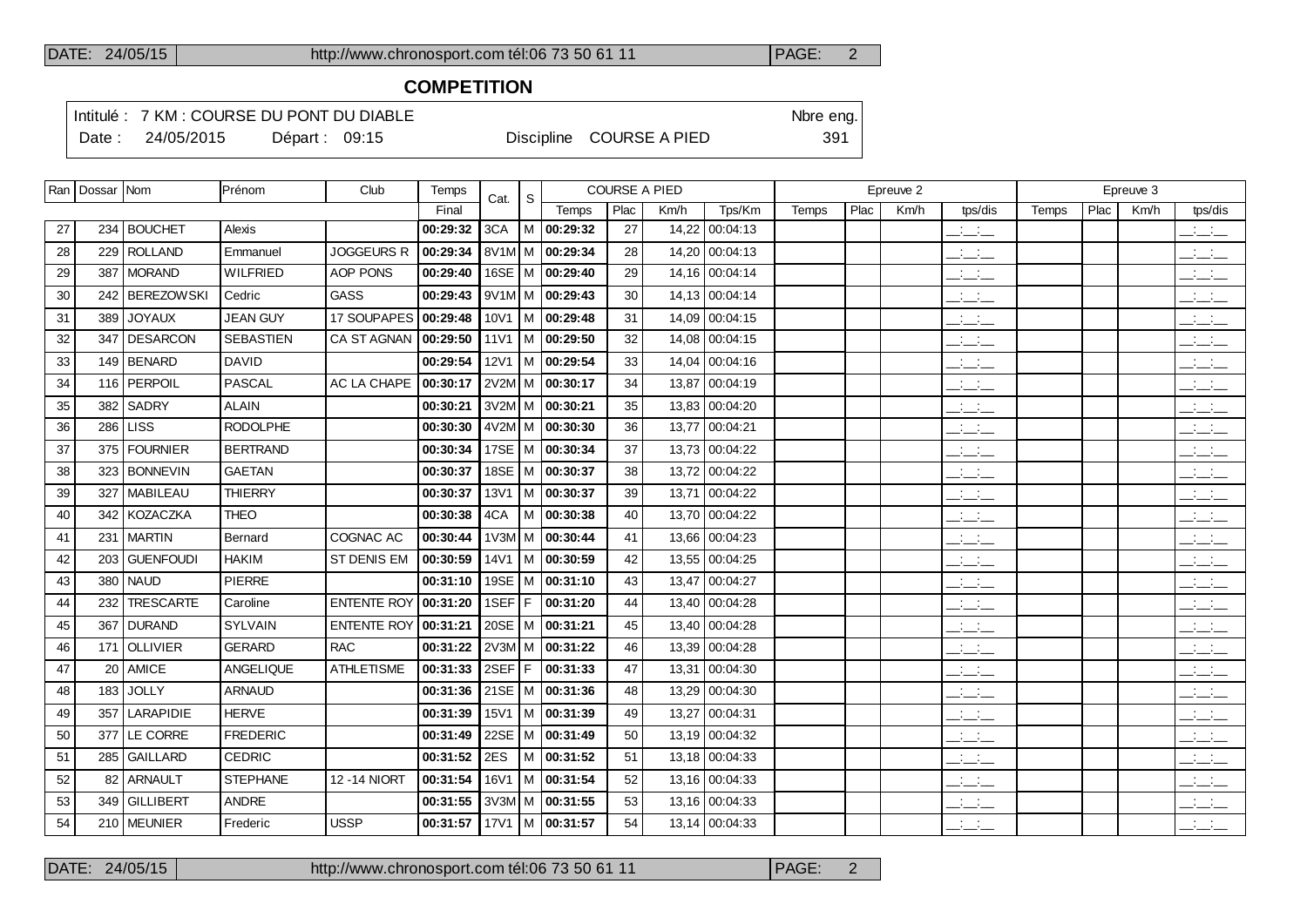# **COMPETITION**

Intitulé : 7 KM : COURSE DU PONT DU DIABLE Note that the state of the SN of the eng. Date : 24/05/2015 Départ : 09:15 Discipline COURSE A PIED 391

|    | Ran   Dossar   Nom |                     | Prénom           | Club                | Temps    | Cat.             | <sub>S</sub> |                            | <b>COURSE A PIED</b> |      |                |       |      | Epreuve 2 |                                 |       |      | Epreuve 3 |                                           |
|----|--------------------|---------------------|------------------|---------------------|----------|------------------|--------------|----------------------------|----------------------|------|----------------|-------|------|-----------|---------------------------------|-------|------|-----------|-------------------------------------------|
|    |                    |                     |                  |                     | Final    |                  |              | Temps                      | Plac                 | Km/h | Tps/Km         | Temps | Plac | Km/h      | tps/dis                         | Temps | Plac | Km/h      | tps/dis                                   |
| 55 |                    | 250   BERLUREAU     | <b>STEPHANE</b>  |                     | 00:31:59 | <b>18V1</b>      |              | M 00:31:59                 | 55                   |      | 13,13 00:04:34 |       |      |           | للمناصب                         |       |      |           | $  -$                                     |
| 56 |                    | 188 ABBALLE         | Arnaud           |                     | 00:31:59 | 23SE             |              | M 00:31:59                 | 56                   |      | 13,13 00:04:34 |       |      |           | $\mathbb{R}$ and $\mathbb{R}$   |       |      |           | للأسائل                                   |
| 57 |                    | 388 GILBERT         | <b>EMMANUEL</b>  | <b>CHANTONAY</b>    | 00:32:04 | 19V1             |              | M 00:32:04                 | 57                   |      | 13,10 00:04:34 |       |      |           | للمناصب                         |       |      |           | $\frac{1}{2}$                             |
| 58 |                    | 295 ALLAIRE         | <b>ROBIN</b>     |                     | 00:32:11 | 5CA              |              | M 00:32:11                 | 58                   |      | 13,05 00:04:35 |       |      |           | $  -$                           |       |      |           | $\frac{1}{2}$                             |
| 59 |                    | 198 MARTEAU         | Denis            | <b>CREDIT MUTU</b>  | 00:32:12 |                  |              | $5V2M$ M $\sqrt{00:32:12}$ | 59                   |      | 13.04 00:04:36 |       |      |           | $ -$                            |       |      |           | $\frac{1}{2}$                             |
| 60 | 351                | <b>COMIN</b>        | <b>CHRISTIAN</b> |                     | 00:32:16 |                  |              | 24SE   M   00:32:16        | 60                   |      | 13,01 00:04:36 |       |      |           | $\overline{\phantom{a}}$        |       |      |           | $\overline{\phantom{a}}$                  |
| 61 |                    | 300 PETIT           | <b>PATRICK</b>   |                     | 00:32:21 |                  |              | 6V2M M 00:32:21            | 61                   |      | 12,98 00:04:37 |       |      |           | $\frac{1}{2}$ and $\frac{1}{2}$ |       |      |           | $\overline{\phantom{a}}$                  |
| 62 |                    | 120 PITON           | <b>BERTRAND</b>  |                     | 00:32:21 |                  |              | 20V1 M 00:32:21            | 62                   |      | 12.98 00:04:37 |       |      |           | $\overline{\phantom{a}}$        |       |      |           | $\overline{\phantom{a}}$                  |
| 63 |                    | 263 AUBIJOUX        | Anouk            |                     | 00:32:22 | 1CA              | F.           | 00:32:22                   | 63                   |      | 12,97 00:04:37 |       |      |           | $ -$                            |       |      |           | $\frac{1}{2}$ $\frac{1}{2}$ $\frac{1}{2}$ |
| 64 | 67                 | PEYNIN              | <b>THIERRY</b>   | <b>FVP BOUSSAC</b>  | 00:32:25 |                  |              | 7V2M M 00:32:25            | 64                   |      | 12,96 00:04:37 |       |      |           | $ -$                            |       |      |           | $\overline{\phantom{a}}$                  |
| 65 |                    | 253   VINET         | Marie            |                     | 00:32:29 | 3SEF F           |              | 00:32:29                   | 65                   |      | 12,93 00:04:38 |       |      |           | $\overline{\phantom{a}}$        |       |      |           | $\overline{\phantom{a}}$                  |
| 66 |                    | $173$ KHENE         | <b>BERNARD</b>   |                     | 00:32:31 |                  |              | 8V2M M 00:32:31            | 66                   |      | 12,92 00:04:38 |       |      |           | $\overline{\phantom{a}}$        |       |      |           | <b>Contract</b><br>$  -$                  |
| 67 |                    | 148 CAILLET         | <b>CINDY</b>     | <b>ASVEL VILLE</b>  | 00:32:34 | 1ES              | F.           | 00:32:34                   | 67                   |      | 12,89 00:04:39 |       |      |           | $ -$                            |       |      |           | $ -$                                      |
| 68 |                    | 179 CAMPELO         | <b>JOSE</b>      |                     | 00:32:36 | 21V1             |              | M 00:32:36                 | 68                   |      | 12,88 00:04:39 |       |      |           | $ -$                            |       |      |           | $ -$                                      |
| 69 | 81                 | <b>CHAIGNE</b>      | <b>ANTOINE</b>   | 12 - 14 NIORT       | 00:32:38 |                  |              | $9V2M$ M $ $ 00:32:38      | 69                   |      | 12,87 00:04:39 |       |      |           | $\overline{\phantom{a}}$        |       |      |           | $\mathbb{Z}$ and $\mathbb{Z}$             |
| 70 |                    | 221   PANNAUD       | Eric             |                     | 00:32:41 |                  |              | $10V2$   M   00:32:41      | 70                   |      | 12,85 00:04:40 |       |      |           | سأساب                           |       |      |           | <b>Contract</b><br>$  -$                  |
| 71 | 335                | <b>JOSSEAUX</b>     | <b>THIBAULT</b>  |                     | 00:32:45 |                  |              | 25SE   M   00:32:45        | 71                   |      | 12,82 00:04:40 |       |      |           | $\mathcal{L} = \mathcal{L}$     |       |      |           | بالأسائب                                  |
| 72 |                    | 385   DELIAS        | <b>GUILLAUME</b> |                     | 00:32:51 |                  |              | 26SE   M   00:32:51        | 72                   |      | 12,78 00:04:41 |       |      |           | $  -$                           |       |      |           | $\frac{1}{2}$ and $\frac{1}{2}$           |
| 73 |                    | 346 GROLLEAU        | <b>CEDRIC</b>    |                     | 00:32:58 | 22V1             |              | M 00:32:58                 | 73                   |      | 12,74 00:04:42 |       |      |           | للأساس                          |       |      |           | $\mathbb{R}$ and $\mathbb{R}$             |
| 74 |                    | 328 GOURC           | <b>FRANCOIS</b>  |                     | 00:32:59 |                  |              | 27SE M 00:32:59            | 74                   |      | 12,73 00:04:42 |       |      |           | $ -$                            |       |      |           | <b>Contract</b><br>$  -$                  |
| 75 |                    | 341 MERCIER         | <b>MAXIME</b>    | <b>AC ST PALAIS</b> | 00:33:00 | 6CA              | l M          | 00:33:00                   | 75                   |      | 12.73 00:04:42 |       |      |           | $\overline{\phantom{a}}$        |       |      |           | $\overline{\phantom{a}}$                  |
| 76 | 74 I               | TRANCHANT           | <b>FREDERIC</b>  | FOOTING MOU         | 00:33:02 |                  |              | 28SE   M   00:33:02        | 76                   |      | 12,71 00:04:43 |       |      |           | <b>Contract</b><br>$  -$        |       |      |           | <b>Contract Contract</b><br>$  -$         |
| 77 | 134                | <b>PONTINE</b>      | <b>ERIC</b>      |                     | 00:33:08 | 11 <sub>V2</sub> | l M          | 00:33:08                   | 77                   |      | 12,67 00:04:44 |       |      |           | المنافسات                       |       |      |           | <b>Contract Contract</b><br>$  -$         |
| 78 | 296 l              | <b>RENON</b>        | <b>ANTHONY</b>   |                     | 00:33:09 | 7CA              |              | M 00:33:09                 | 78                   |      | 12,67 00:04:44 |       |      |           | $ -$                            |       |      |           | $\frac{1}{2}$                             |
| 79 | 390 l              | <b>AUGEARD</b>      | <b>HERVE</b>     | <b>US VENDOMO</b>   | 00:33:10 | <b>12V2</b>      |              | M 00:33:10                 | 79                   |      | 12,66 00:04:44 |       |      |           | $ -$                            |       |      |           | $\mathbb{Z}$ and $\mathbb{Z}$             |
| 80 | 261                | <b>VIOLET-MARTI</b> | Patrick          | <b>CSA BASE AE</b>  | 00:33:10 | <b>13V2</b>      |              | M 00:33:10                 | 80                   |      | 12.66 00:04:44 |       |      |           | $  -$                           |       |      |           | $\frac{1}{2}$                             |
| 81 | 264                | <b>RAGER</b>        | Christian        |                     | 00:33:12 |                  |              | $4V3M/M$ 00:33:12          | 81                   |      | 12,64 00:04:44 |       |      |           | $ -$                            |       |      |           | <b>Contract Contract</b><br>$  -$         |
| 82 |                    | 131 DOUKOUNE        | <b>MAMADY</b>    | <b>GASS</b>         | 00:33:13 | 1JU              |              | M 00:33:13                 | 82                   |      | 12,64 00:04:44 |       |      |           | $  -$                           |       |      |           | $\frac{1}{2}$ and $\frac{1}{2}$           |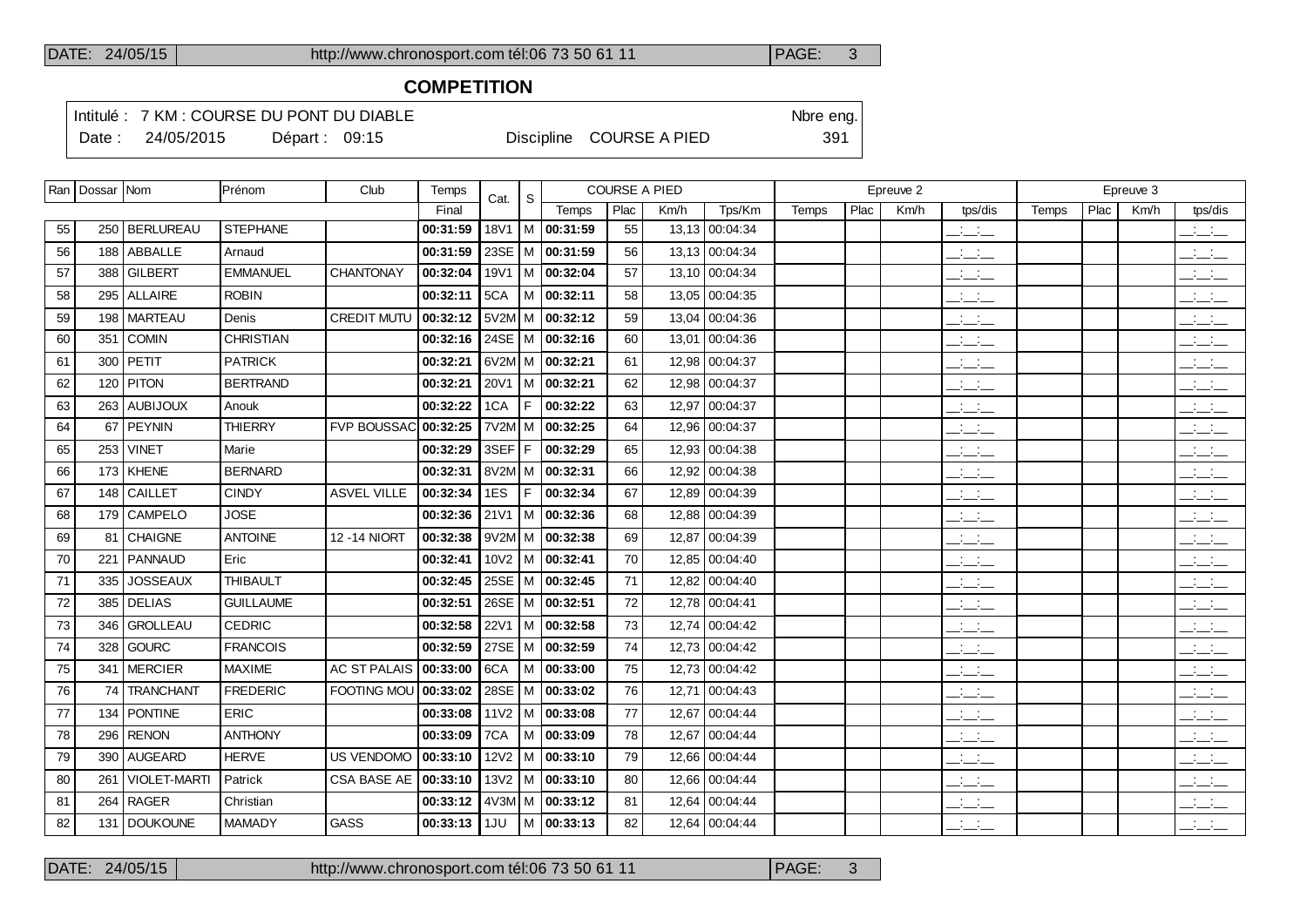## **COMPETITION**

Intitulé : 7 KM : COURSE DU PONT DU DIABLE Note that the state of the SN of the eng. Date : 24/05/2015 Départ : 09:15 Discipline COURSE A PIED 391

|     | Ran   Dossar   Nom |                  | Prénom            | Club                    | Temps    | Cat.        | S. |                               |      | <b>COURSE A PIED</b> |                |       |      | Epreuve 2 |                                 |       |      | Epreuve 3 |                                 |
|-----|--------------------|------------------|-------------------|-------------------------|----------|-------------|----|-------------------------------|------|----------------------|----------------|-------|------|-----------|---------------------------------|-------|------|-----------|---------------------------------|
|     |                    |                  |                   |                         | Final    |             |    | Temps                         | Plac | Km/h                 | Tps/Km         | Temps | Plac | Km/h      | tps/dis                         | Temps | Plac | Km/h      | tps/dis                         |
| 83  |                    | 177   BOUHOUDI   | <b>NABIL</b>      |                         | 00:33:15 | 23V1        |    | $ M $ 00:33:15                | 83   |                      | 12,63 00:04:45 |       |      |           | للمناصب                         |       |      |           | $\mathbb{R}$ and $\mathbb{R}$   |
| 84  | 329                | VARENNE          | PHILIPPE          |                         | 00:33:15 |             |    | $5V3M/M$ 00:33:15             | 84   |                      | 12,63 00:04:45 |       |      |           | $\frac{1}{2}$ and $\frac{1}{2}$ |       |      |           | $\overline{\phantom{a}}$        |
| 85  |                    | 267   BERNARD    | JEAN-YVES         | EA AUBUSSON 00:33:16    |          |             |    | 14V2   M $ $ 00:33:16         | 85   |                      | 12,62 00:04:45 |       |      |           | للأسائد                         |       |      |           | بالبياني                        |
| 86  |                    | 94   MOUSSET     | <b>ADIZA</b>      | <b>GASS</b>             | 00:33:16 | $1V1F$ F    |    | 00:33:16                      | 86   |                      | 12,62 00:04:45 |       |      |           | $ -$                            |       |      |           | للأسائد                         |
| 87  |                    | 169 PERRET       | <b>YANNICK</b>    | GASS                    | 00:33:19 | 24V1        |    | $ M $ 00:33:19                | 87   |                      | 12,61 00:04:45 |       |      |           | سأسأب                           |       |      |           | $\sim 100$<br>$  -$             |
| 88  |                    | 362   AMAROT     | <b>JACQUES</b>    |                         | 00:33:21 | 25V1        |    | M   00:33:21                  | 88   |                      | 12,59 00:04:45 |       |      |           | $\overline{\phantom{a}}$        |       |      |           | $\frac{1}{2}$                   |
| 89  |                    | 2 MAURICOUT      | <b>OLIVIER</b>    |                         | 00:33:25 |             |    | 29SE   M   00:33:25           | 89   |                      | 12,56 00:04:46 |       |      |           | $ -$                            |       |      |           | $ -$                            |
| 90  |                    | 68 DUCAROIX      | <b>FABRICE</b>    | FVP BOUSSAC 00:33:25    |          | 26V1        |    | $ M $ 00:33:25                | 90   |                      | 12,56 00:04:46 |       |      |           | $\overline{\phantom{a}}$        |       |      |           | $\mathbb{R}$ and $\mathbb{R}$   |
| 91  | 36                 | <b>JOURDES</b>   | <b>STEPHANE</b>   | COGNAC AC               | 00:33:27 | <b>27V1</b> |    | $ M $ 00:33:27                | 91   |                      | 12,55 00:04:46 |       |      |           | للمناصب                         |       |      |           | $\frac{1}{2}$                   |
| 92  | 162                | GUERRY           | <b>GEORGES</b>    | <b>FABB</b>             | 00:33:39 |             |    | 6V3M M 00:33:39               | 92   |                      | 12,48 00:04:48 |       |      |           | $\overline{\phantom{a}}$        |       |      |           | $\frac{1}{2}$                   |
| 93  | 373                | <b>VIOLET</b>    | <b>BRUNO</b>      |                         | 00:33:40 | 28V1        |    | $ M $ 00:33:40                | 93   |                      | 12,47 00:04:48 |       |      |           | للأسائل                         |       |      |           | $\frac{1}{2}$                   |
| 94  |                    | $272$ REDIN      | <b>DANIEL</b>     | CA PICTAVE              | 00:33:41 |             |    | 7V3M M 00:33:41               | 94   |                      | 12,46 00:04:48 |       |      |           | سأسأب                           |       |      |           | بالأسائب                        |
| 95  |                    | 126   PEROU      | <b>FREDERIC</b>   |                         | 00:33:47 | 29V1        |    | $ M $ 00:33:47                | 95   |                      | 12,43 00:04:49 |       |      |           | سأسأب                           |       |      |           | بالأسائب                        |
| 96  |                    | 110 LAURENT      | <b>ROMAIN</b>     |                         | 00:33:48 |             |    | 30SE   M   00:33:48           | 96   |                      | 12,42 00:04:49 |       |      |           | $ -$                            |       |      |           | $ -$                            |
| 97  |                    | 124 MOLINA       | <b>SEBASTIEN</b>  |                         | 00:33:53 | 30V1        |    | $ M $ 00:33:53                | 97   |                      | 12,39 00:04:50 |       |      |           | $\overline{\phantom{a}}$        |       |      |           | $\overline{\phantom{a}}$        |
| 98  |                    | $150$ REIX       | <b>CLAUDE</b>     |                         | 00:34:00 | 31V1        |    | $\overline{\big  M}$ 00:34:00 | 98   |                      | 12,35 00:04:51 |       |      |           | $\mathcal{L} = \mathcal{L}$     |       |      |           | $\frac{1}{2}$ and $\frac{1}{2}$ |
| 99  | 282                | MONTUPET         | <b>DOMINIQUE</b>  |                         | 00:34:01 | 32V1        |    | M 00:34:01                    | 99   |                      | 12,34 00:04:51 |       |      |           | $\mathcal{L} = \mathcal{L}$     |       |      |           | $\overline{\phantom{a}}$        |
| 100 |                    | 298 HERAUT       | <b>FREDERIC</b>   |                         | 00:34:02 | 33V1        |    | $ M $ 00:34:02                | 100  |                      | 12,34 00:04:51 |       |      |           | $\overline{\phantom{a}}$        |       |      |           | $\frac{1}{2}$ and $\frac{1}{2}$ |
| 101 |                    | $49$ BAUD        | <b>MICHEL</b>     | ASCH ROCHE              | 00:34:04 |             |    | 8V3M M 00:34:04               | 101  |                      | 12,33 00:04:52 |       |      |           | $\overline{\phantom{a}}$        |       |      |           | $\overline{\phantom{a}}$        |
| 102 |                    | 53 CAILLEAUD     | <b>PASCALINE</b>  | COGNAC AC               | 00:34:04 | 4SEF F      |    | 00:34:04                      | 102  |                      | 12,32 00:04:52 |       |      |           | $ -$                            |       |      |           | $\frac{1}{2}$ and $\frac{1}{2}$ |
| 103 | 304                | <b>IRIBARREN</b> | JEAN-FRANCOIS     |                         | 00:34:07 |             |    | $15V2$   M   00:34:07         | 103  |                      | 12,31 00:04:52 |       |      |           | سأسأب                           |       |      |           | $\frac{1}{2}$                   |
| 104 |                    | 85   DESANGLE    | <b>CHRISTOPHE</b> |                         | 00:34:07 |             |    | 31SE   M   00:34:07           | 104  |                      | 12,31 00:04:52 |       |      |           | $\overline{\phantom{a}}$        |       |      |           | $\overline{\phantom{a}}$        |
| 105 | 369                | <b>VIMPERE</b>   | <b>MATHIEU</b>    |                         | 00:34:09 |             |    | 32SE   M   00:34:09           | 105  |                      | 12,29 00:04:52 |       |      |           | للأسائل                         |       |      |           | $\overline{\phantom{a}}$        |
| 106 |                    | 125   PEROU      | <b>AURELIEN</b>   |                         | 00:34:15 | 2JU         |    | M 00:34:15                    | 106  |                      | 12,26 00:04:53 |       |      |           | $\mathcal{L} = \mathcal{L}$     |       |      |           | $\mathcal{L} = \mathcal{L}$     |
| 107 | 107                | <b>JOUBERT</b>   | <b>ERIC</b>       |                         | 00:34:17 | <b>16V2</b> |    | M 00:34:17                    | 107  |                      | 12,25 00:04:53 |       |      |           | $\overline{\phantom{a}}$        |       |      |           | $\frac{1}{2}$                   |
| 108 |                    | 142   PAQUEREAU  | <b>SANDRINE</b>   | <b>SBAC</b>             | 00:34:17 | $2V1F$ F    |    | 00:34:17                      | 108  |                      | 12,25 00:04:53 |       |      |           | <b>Contract</b><br>$  -$        |       |      |           | $\mathbb{R}$ and $\mathbb{R}$   |
| 109 | 265                | <b>TEXIER</b>    | Ludovic           |                         | 00:34:18 |             |    | 33SE   M   00:34:18           | 109  |                      | 12,24 00:04:54 |       |      |           | سأسأب                           |       |      |           | <b>Contract</b><br>---          |
| 110 |                    | 307 CLAVERY      | <b>SYLVIE</b>     | AC ST PALAIS   00:34:19 |          |             |    | 1V3F F 00:34:19               | 110  |                      | 12,23 00:04:54 |       |      |           | $\mathbb{Z}$ and $\mathbb{Z}$   |       |      |           | للمستنقذ                        |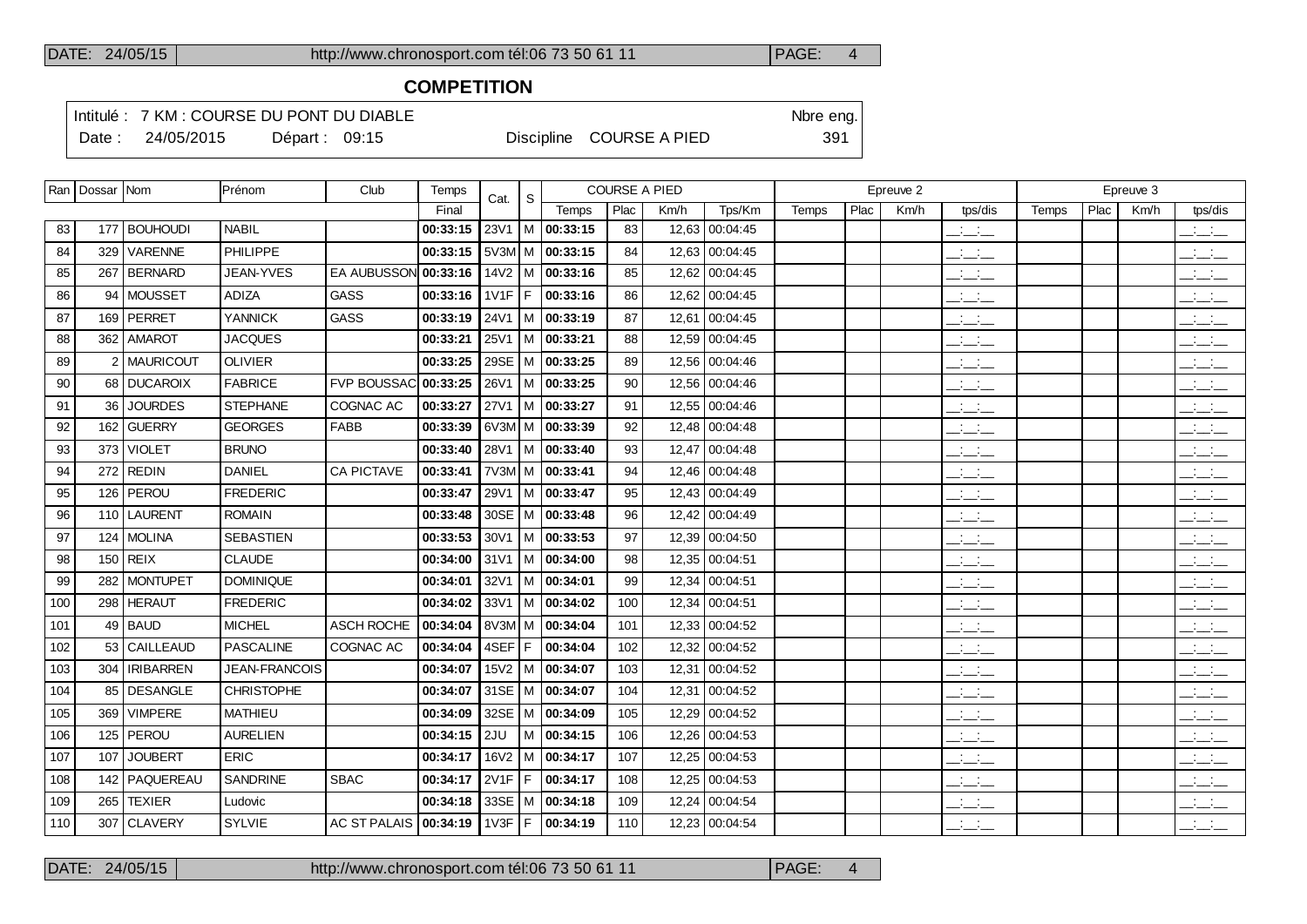# **COMPETITION**

Intitulé : 7 KM : COURSE DU PONT DU DIABLE Note that the state of the SN of the eng. Date : 24/05/2015 Départ : 09:15 Discipline COURSE A PIED 391

|     | Ran   Dossar   Nom |                | Prénom            | Club               | Temps                    | Cat.     | <sub>S</sub> |                                  |      | <b>COURSE A PIED</b> |                |       |      | Epreuve 2 |                                 |       |      | Epreuve 3 |                                           |
|-----|--------------------|----------------|-------------------|--------------------|--------------------------|----------|--------------|----------------------------------|------|----------------------|----------------|-------|------|-----------|---------------------------------|-------|------|-----------|-------------------------------------------|
|     |                    |                |                   |                    | Final                    |          |              | Temps                            | Plac | Km/h                 | Tps/Km         | Temps | Plac | Km/h      | tps/dis                         | Temps | Plac | Km/h      | tps/dis                                   |
| 111 |                    | 374   DOUTEAU  | CHANTAL           |                    | 00:34:22                 | 1V2F     | F            | 00:34:22                         | 111  |                      | 12,22 00:04:54 |       |      |           | للمناصب                         |       |      |           | $\frac{1}{2}$ and $\frac{1}{2}$           |
| 112 |                    | 216 DAUNAS     | Daniel            |                    | 00:34:26                 |          |              | $9V3M$ M   00:34:26              | 112  |                      | 12,20 00:04:55 |       |      |           | المتحاط                         |       |      |           | $\overline{\phantom{a}}$                  |
| 113 |                    | $51$ VERITE    | <b>MARC</b>       |                    | 00:34:26                 |          |              | $34V1$ M   00:34:26              | 113  |                      | 12,19 00:04:55 |       |      |           | $\overline{\phantom{a}}$        |       |      |           | للأسائل                                   |
| 114 |                    | 292   LAGARDE  | <b>MATTHIEU</b>   |                    | 00:34:32                 | 34SE     |              | M 00:34:32                       | 114  | 12,16                | 00:04:56       |       |      |           | $\frac{1}{2}$ and $\frac{1}{2}$ |       |      |           | $ -$                                      |
| 115 |                    | 37 RIVET       | <b>BRIGITTE</b>   |                    | 00:34:32                 | 2V2F     | F            | 00:34:32                         | 115  |                      | 12.16 00:04:56 |       |      |           | $\frac{1}{2}$ and $\frac{1}{2}$ |       |      |           | $\overline{\phantom{a}}$                  |
| 116 |                    | 305 ROUSSEL    | <b>PASCAL</b>     |                    | 00:34:37                 | 17V2     |              | M 00:34:37                       | 116  | 12, 13               | 00:04:56       |       |      |           | $\frac{1}{2}$ and $\frac{1}{2}$ |       |      |           | للأسائل                                   |
| 117 |                    | 21 MOINIER     | <b>OLIVIA</b>     | <b>ATHLETISME</b>  | 00:34:46                 | 5SEF     | F            | 00:34:46                         | 117  |                      | 12,08 00:04:58 |       |      |           | للمناصب                         |       |      |           | للأسائل                                   |
| 118 |                    | 276 RAYRAT     | <b>GABRIEL</b>    |                    | 00:34:52                 | 8CA      |              | $M$ 00:34:52                     | 118  | 12,04                | 00:04:58       |       |      |           | $\frac{1}{2}$ and $\frac{1}{2}$ |       |      |           | للأسائل                                   |
| 119 |                    | 363 AMAROT     | <b>LEA</b>        |                    | 00:34:53                 | 2CA      | F            | 00:34:53                         | 119  |                      | 12,04 00:04:59 |       |      |           | للأساد                          |       |      |           | <b>Contract</b><br>$  -$                  |
| 120 | 78 I               | l VIGUIAUD     | <b>PATRICIA</b>   | <b>GASS</b>        | 00:34:55                 | 3V2F     | F            | 00:34:55                         | 120  | 12.03                | 00:04:59       |       |      |           | $ -$                            |       |      |           | $\Box \Box \Box$                          |
| 121 |                    | 301   PAGE     | JEAN-PIERRE       |                    | 00:34:59                 | 10V3     |              | $M$ 00:34:59                     | 121  |                      | 12,00 00:04:59 |       |      |           | $\overline{\phantom{a}}$        |       |      |           | $\overline{\phantom{a}}$                  |
| 122 |                    | 161   MARCHAU  | <b>ISABELLE</b>   | <b>GASS</b>        | 00:35:04                 | 3V1F     | F            | 00:35:04                         | 122  |                      | 11,97 00:05:00 |       |      |           | $\overline{\phantom{a}}$        |       |      |           | $\overline{\phantom{a}}$                  |
| 123 |                    | 297   BEAU     | <b>CLAUDE</b>     |                    | 00:35:13                 |          |              | $1\sqrt{4M}$ M   00:35:13        | 123  | 11,92                | 00:05:01       |       |      |           | $\frac{1}{2}$                   |       |      |           | $\frac{1}{2}$ and $\frac{1}{2}$           |
| 124 |                    | 84 DANGLADE    | <b>RENE</b>       | PASS RUNNIN        | 00:35:15                 |          |              | 11V3   M   00:35:15              | 124  |                      | 11,91 00:05:02 |       |      |           | $\frac{1}{2}$ and $\frac{1}{2}$ |       |      |           | للأسائل                                   |
| 125 | 384                | <b>LAURAND</b> | <b>DOMINIQUE</b>  | FSGT 93            | 00:35:16                 | 4V1F     | F            | 00:35:16                         | 125  |                      | 11.91 00:05:02 |       |      |           | $\frac{1}{2}$ and $\frac{1}{2}$ |       |      |           | $\overline{\phantom{a}}$                  |
| 126 |                    | 115   SAMZUN   | <b>FREDERIC</b>   |                    | 00:35:18                 |          |              | $35\sqrt{1}$ M $\sqrt{00:35:18}$ | 126  | 11,90                | 00:05:02       |       |      |           | $ -$                            |       |      |           | $  -$                                     |
| 127 |                    | 66 CHAUVET     | <b>ANDRE</b>      | <b>FVP BOUSSAC</b> | 00:35:18                 | $12V3$ M |              | 00:35:18                         | 127  | 11.90                | 00:05:02       |       |      |           | $\frac{1}{2}$ and $\frac{1}{2}$ |       |      |           | $\frac{1}{2}$ $\frac{1}{2}$ $\frac{1}{2}$ |
| 128 |                    | 133 DUFOUR     | <b>EMILIE</b>     | COGNAC AC          | 00:35:19                 | 6SEF F   |              | 00:35:19                         | 128  |                      | 11,89 00:05:02 |       |      |           | $\overline{\phantom{a}}$        |       |      |           | $ -$                                      |
| 129 |                    | 139   SEPHO    | <b>MANON</b>      | <b>LENCLOITRE</b>  | 00:35:19                 | 7SEF     | F            | 00:35:19                         | 129  | 11,89                | 00:05:02       |       |      |           | $ -$                            |       |      |           | $ -$                                      |
| 130 |                    | $113$ ALIX     | <b>PATRICE</b>    | TRI CLUB ROY       | 00:35:24                 |          |              | 18V2   M   00:35:24              | 130  |                      | 11,86 00:05:03 |       |      |           | سأسأب                           |       |      |           | $ -$                                      |
| 131 |                    | 163 ESTIVAS    | <b>JEAN MARC</b>  | <b>GASS</b>        | 00:35:24                 | 19V2     | l M          | 00:35:24                         | 131  |                      | 11,86 00:05:03 |       |      |           | للمناصب                         |       |      |           | للأسائل                                   |
| 132 |                    | 147 PICOT      | <b>CHRISTOPHE</b> |                    | 00:35:25                 |          |              | $20V2$   M   00:35:25            | 132  |                      | 11,86 00:05:03 |       |      |           | $\overline{\phantom{a}}$        |       |      |           | $\mathbb{R}$ and $\mathbb{R}$             |
| 133 |                    | 289   FOUCAUD  | <b>MICHEL</b>     | <b>ACF ALSTOM</b>  | 00:35:29                 | 13V3     | м            | 00:35:29                         | 133  | 11,84                | 00:05:04       |       |      |           | $\overline{\phantom{a}}$        |       |      |           | للأسائل                                   |
| 134 |                    | 111 BOISSEAU   | <b>EMMANUELLE</b> | CA PLASSAC         | 00:35:31                 | 8SEF     | F            | 00:35:31                         | 134  |                      | 11,82 00:05:04 |       |      |           | $\frac{1}{2}$                   |       |      |           | للأستخب                                   |
| 135 | 145                | LEVREL         | <b>CECILE</b>     |                    | 00:35:34                 | 5V1F     | l F          | 00:35:34                         | 135  |                      | 11,81 00:05:04 |       |      |           | $\overline{\phantom{a}}$        |       |      |           | $\overline{\phantom{a}}$                  |
| 136 |                    | 255 LACAZE     | Jean pierre       |                    | 00:35:35                 |          |              | $14\sqrt{3}$   M   00:35:35      | 136  |                      | 11,80 00:05:05 |       |      |           | $ -$                            |       |      |           | $\frac{1}{2}$ and $\frac{1}{2}$           |
| 137 |                    | 337   FOUCHE   | <b>ROMAIN</b>     |                    | 00:35:40                 | 36V1     |              | M 100:35:40                      | 137  |                      | 11,77 00:05:05 |       |      |           | $\frac{1}{2}$ and $\frac{1}{2}$ |       |      |           | للأسائل                                   |
| 138 |                    | 73 SOURICE     | <b>CHRISTELLE</b> | FOOTING MOU        | 00:35:41 9SEF F 00:35:41 |          |              |                                  | 138  |                      | 11,77 00:05:05 |       |      |           | $\sim$                          |       |      |           | بالسائد                                   |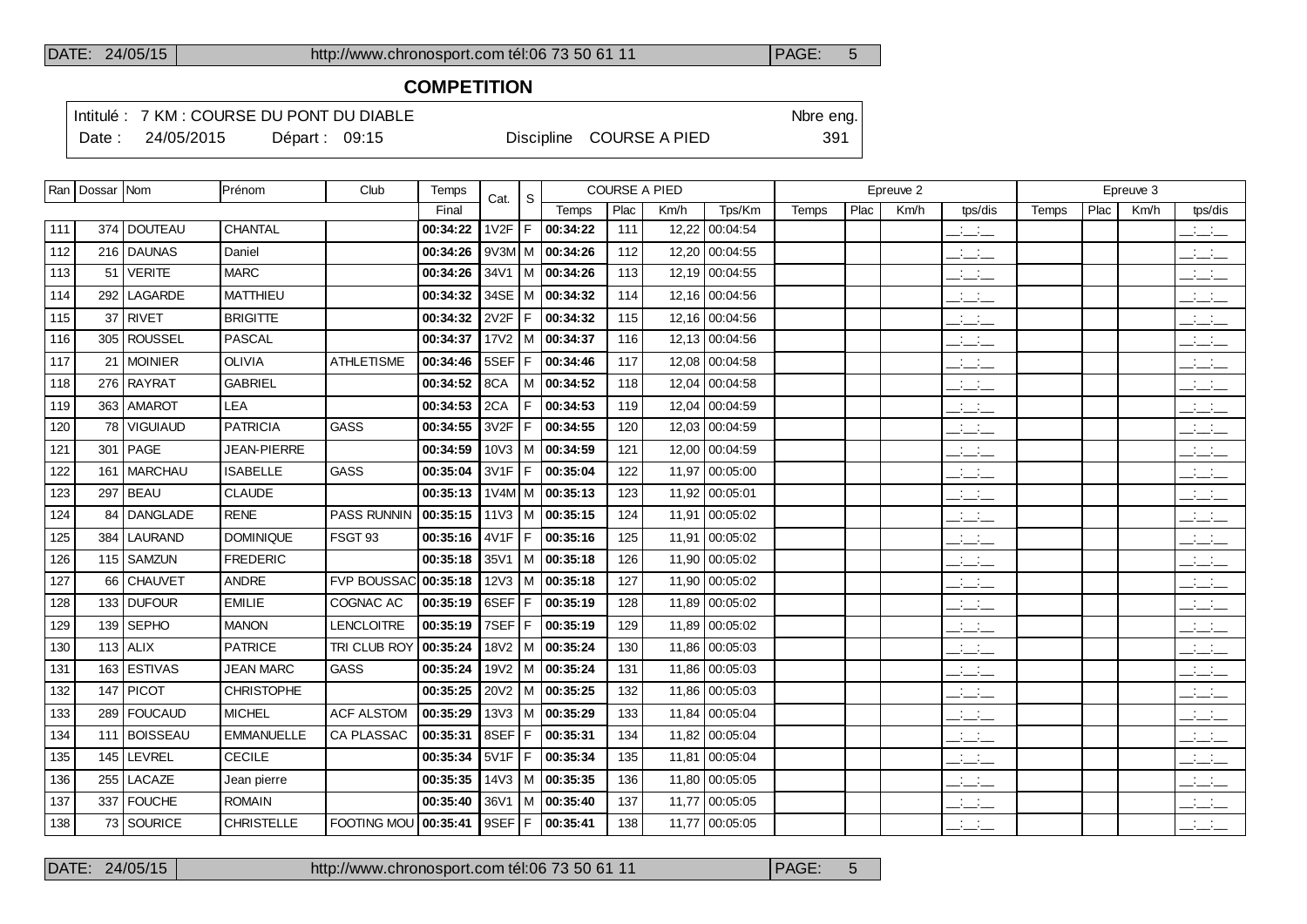# **COMPETITION**

Intitulé : 7 KM : COURSE DU PONT DU DIABLE Note that the state of the SN of the eng.

Date : 24/05/2015 Départ : 09:15 Discipline COURSE A PIED 391

|     | Ran   Dossar   Nom |                     | Prénom            | Club                | Temps    | Cat.             | S  |                                  | <b>COURSE A PIED</b> |       |                |       |      | Epreuve 2 |                                 |       |      | Epreuve 3 |                                 |
|-----|--------------------|---------------------|-------------------|---------------------|----------|------------------|----|----------------------------------|----------------------|-------|----------------|-------|------|-----------|---------------------------------|-------|------|-----------|---------------------------------|
|     |                    |                     |                   |                     | Final    |                  |    | Temps                            | Plac                 | Km/h  | Tps/Km         | Temps | Plac | Km/h      | tps/dis                         | Temps | Plac | Km/h      | tps/dis                         |
| 139 |                    | 97 FERRANT          | <b>YOHAN</b>      |                     | 00:35:48 |                  |    | 35SE   M   00:35:48              | 139                  |       | 11,73 00:05:06 |       |      |           | سأنسأ                           |       |      |           | $\frac{1}{2}$ and $\frac{1}{2}$ |
| 140 |                    | 379 GUERIN          | <b>MURIELLE</b>   |                     | 00:35:51 |                  |    | $4V2F$   F   00:35:51            | 140                  | 11,71 | 00:05:07       |       |      |           | $\frac{1}{2}$                   |       |      |           | $\frac{1}{2}$                   |
| 141 |                    | $17$ LAINE          | <b>OLIVIER</b>    |                     | 00:35:52 |                  |    | $37V1$ M $ 00:35:52$             | 141                  |       | 11,71 00:05:07 |       |      |           | $\frac{1}{2}$ and $\frac{1}{2}$ |       |      |           | $\mathbb{R}$ and $\mathbb{R}$   |
| 142 |                    | 109   FOUCAULT      | <b>ANNE</b>       |                     | 00:35:55 |                  |    | 10SE   F   00:35:55              | 142                  |       | 11,69 00:05:07 |       |      |           | $\overline{\phantom{a}}$        |       |      |           | للأساب                          |
| 143 |                    | 96 DAVID            | <b>GERARD</b>     |                     | 00:35:55 |                  |    | $15\sqrt{3}$   M   00:35:55      | 143                  |       | 11,69 00:05:07 |       |      |           | للأسائل                         |       |      |           | $\frac{1}{2}$ and $\frac{1}{2}$ |
| 144 |                    | 365 LEGRAND         | <b>CHARLOTTE</b>  | <b>CA PLASSAC</b>   | 00:36:05 |                  |    | 11SE   F   00:36:05              | 144                  |       | 11,64 00:05:09 |       |      |           | للأسائل                         |       |      |           | $\frac{1}{2}$                   |
| 145 |                    | $315$ RAUD          | <b>DENIS</b>      |                     | 00:36:12 |                  |    | 36SE   M   00:36:12              | 145                  |       | 11,60 00:05:10 |       |      |           | للأسائل                         |       |      |           | $\frac{1}{2}$                   |
| 146 |                    | 353 SUBLET          | <b>SANDRINE</b>   | <b>ENDURANCE</b>    | 00:36:15 |                  |    | $6V1F$   F   00:36:15            | 146                  |       | 11,58 00:05:10 |       |      |           | $\overline{\phantom{a}}$        |       |      |           | $\frac{1}{2}$ and $\frac{1}{2}$ |
| 147 | 356 l              | <b>TRAVERSO</b>     | <b>LAURENT</b>    | GASS                | 00:36:20 |                  |    | $21\sqrt{2}$ M $\sqrt{00:36:20}$ | 147                  |       | 11,56 00:05:11 |       |      |           | للأسائل                         |       |      |           | $\frac{1}{2}$ and $\frac{1}{2}$ |
| 148 |                    | 59 DAVID            | <b>MARION</b>     | <b>FOOTING MOU</b>  | 00:36:20 |                  |    | 12SE   F   00:36:20              | 148                  |       | 11,56 00:05:11 |       |      |           | للأسائل                         |       |      |           | $\overline{\phantom{a}}$        |
| 149 |                    | 43 CHALLANGE        | <b>DELPHINE</b>   |                     | 00:36:24 |                  |    | 13SE   F   00:36:24              | 149                  |       | 11,54 00:05:12 |       |      |           | $\overline{\phantom{a}}$        |       |      |           | $\frac{1}{2}$                   |
| 150 |                    | 303   MOULIN        | <b>THOMAS</b>     |                     | 00:36:26 |                  |    | 37SE   M   00:36:26              | 150                  |       | 11,52 00:05:12 |       |      |           | سأسأب                           |       |      |           | $\frac{1}{2}$ and $\frac{1}{2}$ |
| 151 |                    | 58 FOUASSEAU        | <b>GILBERT</b>    | <b>FOOTING MOU</b>  | 00:36:30 |                  |    | $16\sqrt{3}$   M   00:36:30      | 151                  |       | 11,50 00:05:12 |       |      |           | للأسائد                         |       |      |           | $\frac{1}{2}$ and $\frac{1}{2}$ |
| 152 |                    | 112 COQUELET        | <b>NICOLAS</b>    |                     | 00:36:31 |                  |    | 38SE   M   00:36:31              | 152                  |       | 11,50 00:05:13 |       |      |           | سأسأب                           |       |      |           | للأسائد                         |
| 153 |                    | 352 AUBERT          | <b>FRANCK</b>     |                     | 00:36:32 |                  |    | 38V1   M   00:36:32              | 153                  |       | 11,50 00:05:13 |       |      |           | $\overline{\phantom{a}}$        |       |      |           | $\overline{\phantom{a}}$        |
| 154 |                    | 227 PICHON          | Céline            | <b>S/L PERIGORD</b> | 00:36:37 |                  |    | 7V1F   F   00:36:37              | 154                  |       | 11,47 00:05:13 |       |      |           | للأسائد                         |       |      |           | للأساد                          |
| 155 |                    | 47 DUTHEIL          | <b>CHRISTIANE</b> |                     | 00:36:48 | 5V2F F           |    | 00:36:48                         | 155                  |       | 11,41 00:05:15 |       |      |           | للأساد                          |       |      |           | $\frac{1}{2}$                   |
| 156 |                    | 287 GAUTHIER        | <b>EVELYNE</b>    |                     | 00:36:51 | 2V3F             | F. | 00:36:51                         | 156                  |       | 11,39 00:05:15 |       |      |           | للأسائد                         |       |      |           | للأسائد                         |
| 157 |                    | 208   DI BATTISTA-A | Marie             |                     | 00:36:54 | 14SE $ F $       |    | 00:36:54                         | 157                  |       | 11,38 00:05:16 |       |      |           | $\overline{\phantom{a}}$        |       |      |           | $\overline{\phantom{a}}$        |
| 158 |                    | 52 BARREAU          | <b>VERONIQUE</b>  |                     | 00:36:56 |                  |    | $8V1F$   F   00:36:56            | 158                  |       | 11,37 00:05:16 |       |      |           | للأسائل                         |       |      |           | للأساد                          |
| 159 |                    | 87 CANTILLON TR     | NATHALIE          |                     | 00:36:57 |                  |    | $9V1F$   F   00:36:57            | 159                  |       | 11,37 00:05:16 |       |      |           | $\overline{\phantom{a}}$        |       |      |           | $\frac{1}{2}$                   |
| 160 |                    | 322 CADOUX          | <b>FREDERIC</b>   |                     | 00:36:58 |                  |    | $39V1$   M   00:36:58            | 160                  |       | 11,36 00:05:16 |       |      |           | للأسائل                         |       |      |           | $\frac{1}{2}$                   |
| 161 |                    | 202 GODEAU          | Alexandra         | GASS                | 00:36:59 |                  |    | $10V1$   F   00:36:59            | 161                  |       | 11,35 00:05:17 |       |      |           | $\overline{\phantom{a}}$        |       |      |           | $\overline{\phantom{a}}$        |
| 162 |                    | 230 MARTIN          | Valérie           |                     | 00:37:02 | 11 <sub>V1</sub> |    | F 00:37:02                       | 162                  |       | 11,34 00:05:17 |       |      |           | للأساب                          |       |      |           | $\frac{1}{2}$                   |
| 163 |                    | 360 RACINE          | <b>ERIC</b>       |                     | 00:37:11 | 22V2             |    | M 00:37:11                       | 163                  |       | 11,29 00:05:18 |       |      |           | $\overline{\phantom{a}}$        |       |      |           | $\overline{\phantom{a}}$        |
| 164 |                    | 184   PICHON        | <b>CLAUDE</b>     |                     | 00:37:18 |                  |    | $17\sqrt{3}$   M   00:37:18      | 164                  |       | 11,26 00:05:19 |       |      |           | $\frac{1}{2}$ and $\frac{1}{2}$ |       |      |           | $\frac{1}{2}$                   |
| 165 |                    | 122 BOURIN          | <b>CHRISTELLE</b> |                     | 00:37:23 |                  |    | 12V1   F   00:37:23              | 165                  |       | 11,23 00:05:20 |       |      |           | للأسائد                         |       |      |           | $\frac{1}{2}$ and $\frac{1}{2}$ |
| 166 |                    | 159 PICHON          | <b>MAGALI</b>     |                     | 00:37:29 |                  |    | 13V1   F <b>00:37:29</b>         | 166                  |       | 11,20 00:05:21 |       |      |           | $\overline{\phantom{a}}$        |       |      |           | $\frac{1}{2}$                   |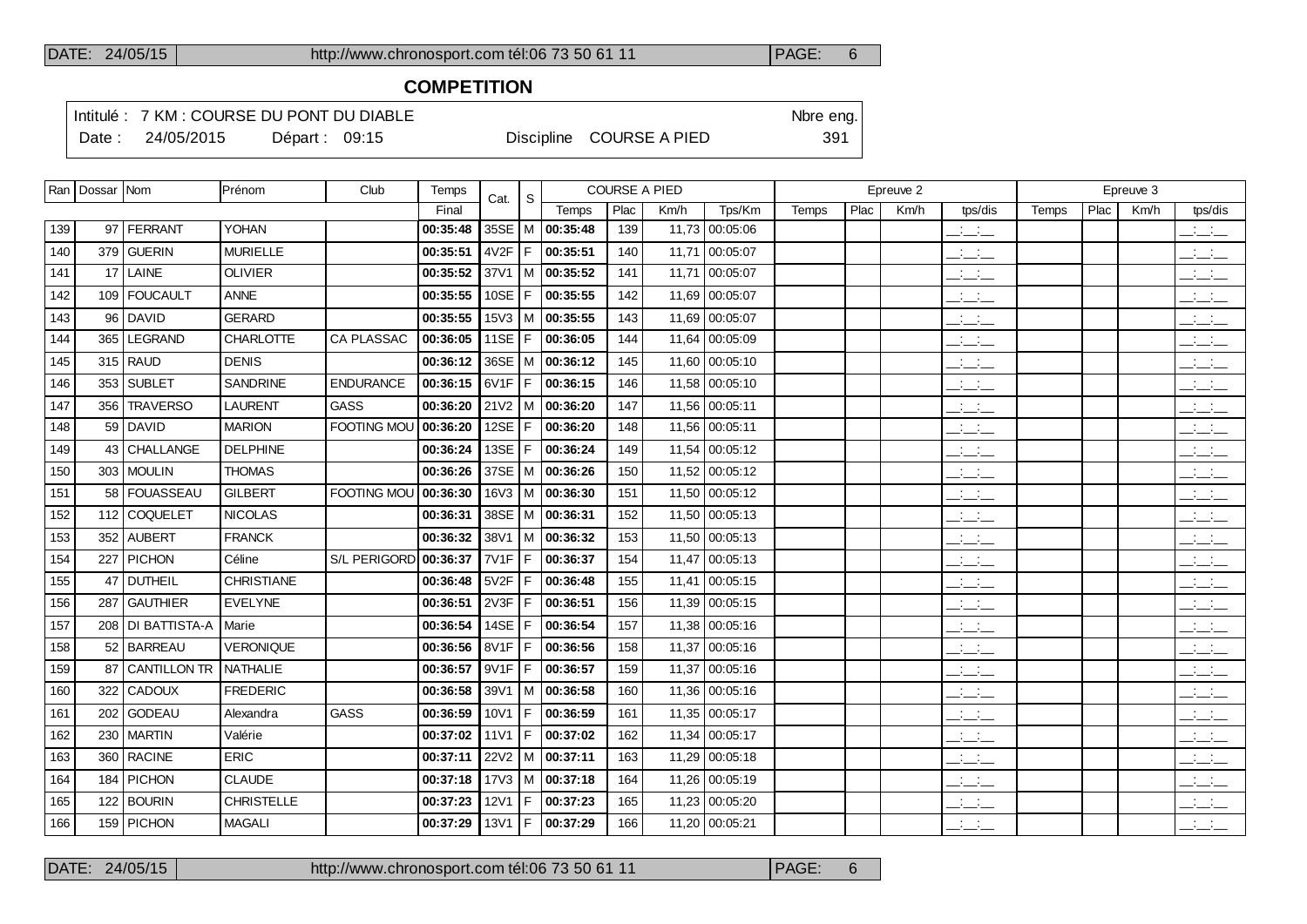## **COMPETITION**

Intitulé : 7 KM : COURSE DU PONT DU DIABLE Note that the state of the SN of the eng. Date : 24/05/2015 Départ : 09:15 Discipline COURSE A PIED 391

|     | Ran   Dossar   Nom |                            | Prénom             | Club                        | Temps                              | Cat.             | S. |                             |      | <b>COURSE A PIED</b> |                |       |      | Epreuve 2 |                                   |       |      | Epreuve 3 |                                           |
|-----|--------------------|----------------------------|--------------------|-----------------------------|------------------------------------|------------------|----|-----------------------------|------|----------------------|----------------|-------|------|-----------|-----------------------------------|-------|------|-----------|-------------------------------------------|
|     |                    |                            |                    |                             | Final                              |                  |    | Temps                       | Plac | Km/h                 | Tps/Km         | Temps | Plac | Km/h      | tps/dis                           | Temps | Plac | Km/h      | tps/dis                                   |
| 167 |                    | 320   MARTIN               | <b>FREDERIC</b>    |                             | 00:37:30                           | 40V1             |    | M 00:37:30                  | 167  |                      | 11,20 00:05:21 |       |      |           | للأسائد                           |       |      |           | $\mathbb{R}$ and $\mathbb{R}$             |
| 168 |                    | 308 NIEPCERON              | <b>ERIC</b>        | <b>USCO PARIS</b>           | 00:37:33                           |                  |    | 23V2   M   00:37:33         | 168  |                      | 11,18 00:05:21 |       |      |           | $\overline{\phantom{a}}$          |       |      |           | $\mathbb{Z}$ and $\mathbb{Z}$             |
| 169 |                    | 15 COLOMBIER               | VALERIE            |                             | 00:37:34                           | 14V1             | F. | 00:37:34                    | 169  |                      | 11,18 00:05:22 |       |      |           | للأسائد                           |       |      |           | للأسائب                                   |
| 170 |                    | 155 GRASSET                | <b>ANTHONY</b>     |                             | 00:37:36                           | 39SE             |    | M 00:37:36                  | 170  |                      | 11,17 00:05:22 |       |      |           | $ -$                              |       |      |           | $\frac{1}{2}$ and $\frac{1}{2}$           |
| 171 |                    | 291   ROTIEL               | JEAN-CLAUDE        |                             | 00:37:40                           |                  |    | 18V3   M $ $ 00:37:40       | 171  |                      | 11,15 00:05:22 |       |      |           | $ -$                              |       |      |           | $  -$                                     |
| 172 |                    | 158 ADHUMEAU               | <b>ERIC</b>        |                             | 00:37:51                           |                  |    | 24V2   M   00:37:51         | 172  |                      | 11,10 00:05:24 |       |      |           | $\overline{\phantom{a}}$          |       |      |           | $\frac{1}{2}$ and $\frac{1}{2}$           |
| 173 |                    | 219 NORMAND                | <b>JEAN-MICHEL</b> |                             | 00:37:53                           |                  |    | 19V3   M $ $ 00:37:53       | 173  |                      | 11,08 00:05:24 |       |      |           | $\mathcal{L} = \mathcal{L}$       |       |      |           | $ -$                                      |
| 174 |                    | 91   ROUMEAU               | <b>CAROLINE</b>    |                             | 00:37:55                           | 6V2F             | F  | 00:37:55                    | 174  |                      | 11,08 00:05:25 |       |      |           | $ -$                              |       |      |           | $ -$                                      |
| 175 | 299 l              | <b>CAILLAUX</b>            | <b>CLAUDE</b>      |                             | 00:37:58                           |                  |    | $20\sqrt{3}$   M   00:37:58 | 175  |                      | 11,06 00:05:25 |       |      |           | $\mathcal{L} = \mathcal{L}$       |       |      |           | للأسائب                                   |
| 176 |                    | 331 LARUE                  | <b>SANDY</b>       |                             | 00:38:00                           | 2ES              | F  | 00:38:00                    | 176  | 11.05                | 00:05:25       |       |      |           | المنافسات                         |       |      |           | $\overline{\phantom{a}}$                  |
| 177 |                    | 316 AYRAULT                | <b>GREGORY</b>     |                             | 00:38:03                           | 41V1             |    | $ M $ 00:38:03              | 177  |                      | 11,04 00:05:26 |       |      |           | $\frac{1}{2}$ and $\frac{1}{2}$   |       |      |           | $\overline{\phantom{a}}$                  |
| 178 |                    | $371$ CAND                 | <b>FRANCIS</b>     |                             | 00:38:04                           | 25V2             |    | M 100:38:04                 | 178  | 11,03                | 00:05:26       |       |      |           | للمستحق                           |       |      |           | $\frac{1}{2}$ and $\frac{1}{2}$           |
| 179 |                    | 65 DUCAROIX                | CORINNE            | <b>FVP BOUSSAC 00:38:05</b> |                                    | 15V1             | F  | 00:38:05                    | 179  |                      | 11,03 00:05:26 |       |      |           | للأسائل                           |       |      |           | <b>Contractor</b><br>$  -$                |
| 180 |                    | 5 FATRAS                   | <b>CHRISTIAN</b>   |                             | 00:38:06                           | 26V <sub>2</sub> |    | M 00:38:06                  | 180  | 11,02                | 00:05:26       |       |      |           | $\frac{1}{2}$                     |       |      |           | للأسائد                                   |
| 181 |                    | 26   PLAINAUD              | <b>GERARD</b>      | <b>JOGGING LOI</b>          | 00:38:09                           |                  |    | $27V2$   M   00:38:09       | 181  |                      | 11,01 00:05:27 |       |      |           | $\frac{1}{2}$                     |       |      |           | $\frac{1}{2}$ $\frac{1}{2}$               |
| 182 |                    | 28 DUFOUR                  | <b>THOMAS</b>      |                             | 00:38:09                           |                  |    | 40SE   M   00:38:09         | 182  |                      | 11,01 00:05:27 |       |      |           | $\mathcal{L} = \mathcal{L}$       |       |      |           | بالأسائب                                  |
| 183 |                    | 138   PIGEAU               | <b>JULIEN</b>      |                             | 00:38:11   41SE   M   00:38:11     |                  |    |                             | 183  |                      | 11,00 00:05:27 |       |      |           | $\frac{1}{2}$ and $\frac{1}{2}$   |       |      |           | $\frac{1}{2}$ $\frac{1}{2}$ $\frac{1}{2}$ |
| 184 |                    | 233 NABET                  | Maryanne           | EA CERGY PO                 | 00:38:12                           | 1JU              | F  | 00:38:12                    | 184  | 10,99                | 00:05:27       |       |      |           | للمستحق                           |       |      |           | $\frac{1}{2}$                             |
| 185 | 60 l               | <b>TRACHEZ</b>             | <b>ANDRE</b>       | <b>FOOTING MOU</b>          | 00:38:12                           | 28V2             |    | $ M $ 00:38:12              | 185  |                      | 10,99 00:05:27 |       |      |           | $\frac{1}{2}$ and $\frac{1}{2}$   |       |      |           | $\frac{1}{2}$ $\frac{1}{2}$ $\frac{1}{2}$ |
| 186 |                    | 254 LACAZE                 | Nicolas            |                             | 00:38:13                           |                  |    | 42SE   M   00:38:13         | 186  | 10,99                | 00:05:27       |       |      |           | المتحاط                           |       |      |           | $\frac{1}{2}$                             |
| 187 |                    | 77 CHOLLET                 | <b>ALAIN</b>       |                             | 00:38:15                           |                  |    | 29V2   M   00:38:15         | 187  | 10,98                | 00:05:27       |       |      |           | $\frac{1}{2}$ and $\frac{1}{2}$   |       |      |           | $\frac{1}{2}$ $\frac{1}{2}$ $\frac{1}{2}$ |
| 188 |                    | 135 TRETOUT                | <b>CHARLES</b>     |                             | 00:38:23                           |                  |    | $2V4M$ M   00:38:23         | 188  | 10,94                | 00:05:29       |       |      |           | $\mathcal{L} = \mathcal{L}$       |       |      |           | $\mathbb{R}$ and $\mathbb{R}$             |
| 189 |                    | 290   LEVREL               | <b>FRANCOIS</b>    |                             | 00:38:25                           |                  |    | 42V1   M   00:38:25         | 189  | 10,93                | 00:05:29       |       |      |           | $\frac{1}{2}$ and $\frac{1}{2}$   |       |      |           | $\overline{\phantom{a}}$                  |
| 190 |                    | 146   MARCADE              | <b>BERNARD</b>     | <b>SAINT PALAIS</b>         | 00:38:26                           |                  |    | $3V4M/M$ 00:38:26           | 190  | 10,92                | 00:05:29       |       |      |           | $ -$                              |       |      |           | $  -$                                     |
| 191 |                    | 80 BALEH                   | <b>KARIM</b>       |                             | 00:38:27                           |                  |    | 43V1   M   00:38:27         | 191  | 10,92                | 00:05:29       |       |      |           | $\frac{1}{2}$ and $\frac{1}{2}$   |       |      |           | $\frac{1}{2}$ $\frac{1}{2}$ $\frac{1}{2}$ |
| 192 |                    | 332   MARCANTOINE   CLAUDE |                    |                             | 00:38:29                           |                  |    | 21V3   M   00:38:29         | 192  |                      | 10,91 00:05:29 |       |      |           | سأسأب                             |       |      |           | $ -$                                      |
| 193 |                    | 72 LUCAS                   | <b>BRIGITTE</b>    |                             | 00:38:31                           | 7V2F             | F  | 00:38:31                    | 193  | 10,90                | 00:05:30       |       |      |           | $ -$                              |       |      |           | $ -$                                      |
| 194 |                    | 105   LEBARBIER            | <b>FREDERIC</b>    |                             | $ 00:38:33 44\sqrt{1}  M 00:38:33$ |                  |    |                             | 194  |                      | 10,89 00:05:30 |       |      |           | <b>Contract Contract</b><br>$  -$ |       |      |           | <b>Contract Contract</b><br>$  -$         |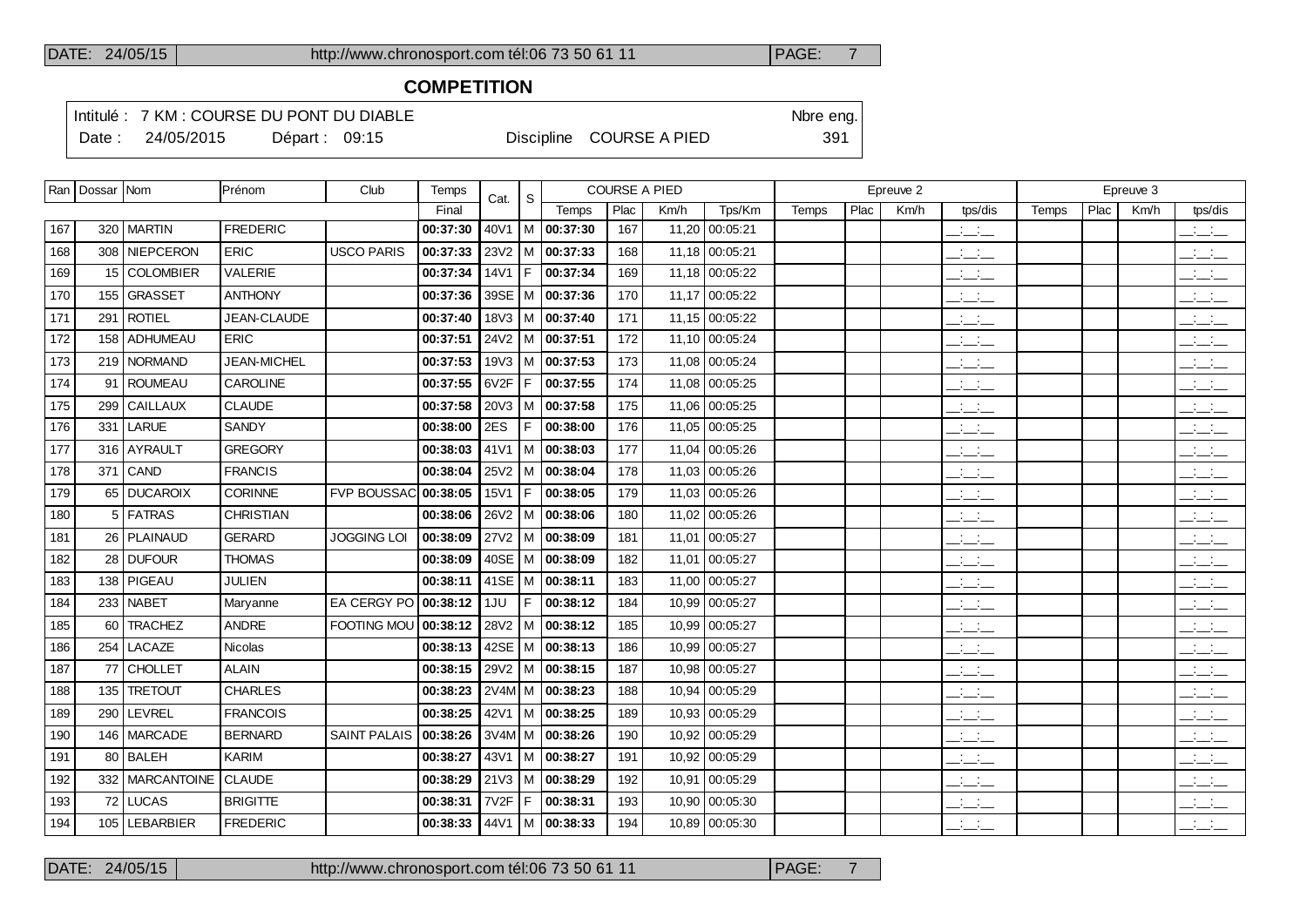# **COMPETITION**

Intitulé : 7 KM : COURSE DU PONT DU DIABLE Note that the state of the SN of the eng. Date : 24/05/2015 Départ : 09:15 Discipline COURSE A PIED 391

|     | Ran   Dossar   Nom |                   | Prénom            | Club               | Temps                           | Cat.             | <sub>S</sub> |                             |      | <b>COURSE A PIED</b> |                |       |      | Epreuve 2 |                                                                      |       |      | Epreuve 3 |                                           |
|-----|--------------------|-------------------|-------------------|--------------------|---------------------------------|------------------|--------------|-----------------------------|------|----------------------|----------------|-------|------|-----------|----------------------------------------------------------------------|-------|------|-----------|-------------------------------------------|
|     |                    |                   |                   |                    | Final                           |                  |              | Temps                       | Plac | Km/h                 | Tps/Km         | Temps | Plac | Km/h      | tps/dis                                                              | Temps | Plac | Km/h      | tps/dis                                   |
| 195 |                    | $14$ HUET         | <b>PHILIPPE</b>   |                    | 00:38:33                        |                  |              | $30\sqrt{2}$   M   00:38:33 | 195  | 10,89                | 00:05:30       |       |      |           | $\frac{1}{2}$ and $\frac{1}{2}$                                      |       |      |           | $\frac{1}{2}$ and $\frac{1}{2}$           |
| 196 |                    | 310 MERCIER       | <b>GENEVIEVE</b>  | <b>LAC CASTELN</b> | 00:38:34                        | 8V2F             | F            | 00:38:34                    | 196  | 10,89                | 00:05:30       |       |      |           | $\mathcal{L} = \mathcal{L}$                                          |       |      |           | $ -$                                      |
| 197 |                    | 178 CAMPELO       | <b>CHRYSTELLE</b> |                    | 00:38:35                        | 16V1             | F            | 00:38:35                    | 197  | 10,89                | 00:05:30       |       |      |           | $ -$                                                                 |       |      |           | $\frac{1}{2}$ and $\frac{1}{2}$           |
| 198 |                    | 266   BERNARD     | SANDRINE          |                    | 00:38:35                        | <b>17V1</b>      | F            | 00:38:35                    | 198  | 10,88                | 00:05:30       |       |      |           | $\overline{\phantom{a}}$                                             |       |      |           | للأسائل                                   |
| 199 |                    | 220   PANNAUD     | Maria             |                    | 00:38:35                        | 9V2F             | F            | 00:38:35                    | 199  | 10.88                | 00:05:30       |       |      |           | $\frac{1}{2}$ and $\frac{1}{2}$                                      |       |      |           | $\mathbb{R}$ and $\mathbb{R}$             |
| 200 |                    | 366 RICHER        | <b>CHRSITOPHE</b> | <b>FABB</b>        | 00:38:37                        | 45V1             | м            | 00:38:37                    | 200  | 10,88                | 00:05:31       |       |      |           | $\mathbb{Z}$ and $\mathbb{Z}$                                        |       |      |           | $\mathbb{R}$ and $\mathbb{R}$             |
| 201 |                    | 204 RIPAUD        | Isabelle          | <b>GASS</b>        | 00:38:39                        | <b>18V1</b>      | F            | 00:38:39                    | 201  |                      | 10,87 00:05:31 |       |      |           | $\mathbb{R}$ and $\mathbb{R}$                                        |       |      |           | للأسائل                                   |
| 202 |                    | 236 CLOUARD       | <b>Baptiste</b>   |                    | 00:38:45                        | <b>15SE</b>      | F            | 00:38:45                    | 202  | 10.84                | 00:05:32       |       |      |           | $ -$                                                                 |       |      |           | $\overline{\phantom{a}}$                  |
| 203 |                    | 174 GRADAIVE      | <b>THIERRY</b>    |                    | 00:38:52                        | 46V1             |              | M 00:38:52                  | 203  |                      | 10,81 00:05:33 |       |      |           | $\frac{1}{2}$ and $\frac{1}{2}$                                      |       |      |           | ---                                       |
| 204 | 42 l               | <b>SENSFELDER</b> | <b>FREDERIC</b>   |                    | 00:38:54                        | 47V1             |              | M 00:38:54                  | 204  | 10,79                | 00:05:33       |       |      |           | للمناصب                                                              |       |      |           | $\overline{\phantom{a}}$                  |
| 205 |                    | 71 GORIN LANGE    | <b>SONIA</b>      |                    | 00:38:55                        | 16SE             | F            | 00:38:55                    | 205  |                      | 10,79 00:05:33 |       |      |           | $\frac{1}{2}$ and $\frac{1}{2}$                                      |       |      |           | بالبياني                                  |
| 206 |                    | $144$ FORTIN      | <b>DORINE</b>     |                    | 00:38:56                        | 17SE             | F            | 00:38:56                    | 206  |                      | 10,78 00:05:33 |       |      |           | $\frac{1}{2}$                                                        |       |      |           | $\frac{1}{2}$                             |
| 207 |                    | $313$ ROUX        | <b>NATHALIE</b>   |                    | 00:38:57                        | 19V1             | F            | 00:38:57                    | 207  |                      | 10,78 00:05:33 |       |      |           | $\mathcal{A}^{\mathcal{A}}$ and $\mathcal{A}^{\mathcal{A}}$<br>$  -$ |       |      |           | $\frac{1}{2}$                             |
| 208 |                    | 248   MARCOU      | JEAN-LUC          | <b>ATHLETIC CL</b> | 00:39:02                        |                  |              | $22\sqrt{3}$   M   00:39:02 | 208  |                      | 10,76 00:05:34 |       |      |           | $\frac{1}{2}$                                                        |       |      |           | $\frac{1}{2}$                             |
| 209 |                    | $312$ MALE        | PHILIPPE          |                    | 00:39:03                        |                  |              | 31V2   M   00:39:03         | 209  |                      | 10,75 00:05:34 |       |      |           | $\frac{1}{2}$                                                        |       |      |           | $\frac{1}{2}$ $\frac{1}{2}$ $\frac{1}{2}$ |
| 210 |                    | 199   MARTEAU     | Marie france      | <b>CREDIT MUTU</b> | 00:39:04                        | 10V2             | F            | 00:39:04                    | 210  | 10.75                | 00:05:34       |       |      |           | $  -$                                                                |       |      |           | $-1$                                      |
| 211 | 302                | <b>CHEVALIER</b>  | <b>ANNE</b>       |                    | 00:39:06                        | 18SE             | F            | 00:39:06                    | 211  | 10,74                | 00:05:35       |       |      |           | $ -$                                                                 |       |      |           | $\frac{1}{2}$ $\frac{1}{2}$ $\frac{1}{2}$ |
| 212 |                    | 222 THOMAS        | Emmanuelle        |                    | 00:39:13                        | 20V1             | F            | 00:39:13                    | 212  |                      | 10,71 00:05:36 |       |      |           | $ -$                                                                 |       |      |           | $\frac{1}{2}$ and $\frac{1}{2}$           |
| 213 | $95 \mid$          | <b>DAVID</b>      | <b>DOMINIQUE</b>  |                    | 00:39:21                        | 3V3F             | F            | 00:39:21                    | 213  | 10,67                | 00:05:37       |       |      |           | $ -$                                                                 |       |      |           | $\mathbb{R}$ and $\mathbb{R}$             |
| 214 |                    | 318   POTREL      | <b>STEVE</b>      |                    | 00:39:21                        | 48V1             |              | $ M $ 00:39:21              | 214  |                      | 10,67 00:05:37 |       |      |           | $\mathcal{L} = \mathcal{L}$                                          |       |      |           | $\overline{\phantom{a}}$                  |
| 215 |                    | 237 MAHOT         | Clémence          |                    | 00:39:24                        | 19SE             | F            | 00:39:24                    | 215  | 10.66                | 00:05:37       |       |      |           | $\frac{1}{2}$                                                        |       |      |           | للأسائل                                   |
| 216 |                    | 86 COMELLO        | <b>VICTORIA</b>   | COGNAC AC          | 00:39:25                        | 20SE             | l F          | 00:39:25                    | 216  |                      | 10,66 00:05:37 |       |      |           | $\overline{\phantom{a}}$                                             |       |      |           | $\mathbb{R}$ and $\mathbb{R}$             |
| 217 |                    | 64 CHAUVET        | <b>SYLVIE</b>     | FVP BOUSSAC        | 00:39:30                        | 11 <sub>V2</sub> | F            | 00:39:30                    | 217  | 10,63                | 00:05:38       |       |      |           | $\frac{1}{2}$ and $\frac{1}{2}$                                      |       |      |           | $\frac{1}{2}$ and $\frac{1}{2}$           |
| 218 |                    | 19 HUGBART        | <b>CHRISTOPHE</b> |                    | 00:39:37                        |                  |              | 43SE   M   00:39:37         | 218  | 10.60                | 00:05:39       |       |      |           | $\frac{1}{2}$ and $\frac{1}{2}$                                      |       |      |           | للأسائل                                   |
| 219 |                    | 18 HUGBART        | <b>SANDRA</b>     |                    | 00:39:38                        | 21SE             | F            | 00:39:38                    | 219  | 10,60                | 00:05:39       |       |      |           | $\frac{1}{2}$ and $\frac{1}{2}$                                      |       |      |           | $\frac{1}{2}$ and $\frac{1}{2}$           |
| 220 |                    | 256 FESAIS        | Mallorie          | <b>ACA</b>         | 00:39:38                        | <b>21V1</b>      | F.           | 00:39:38                    | 220  | 10,59                | 00:05:39       |       |      |           | $ -$                                                                 |       |      |           | $\frac{1}{2}$ $\frac{1}{2}$ $\frac{1}{2}$ |
| 221 |                    | 157   ADHUMEAU    | <b>CAROLINE</b>   |                    | 00:39:39                        | 22V1             | F            | 00:39:39                    | 221  | 10,59                | 00:05:39       |       |      |           | $\frac{1}{2}$ and $\frac{1}{2}$                                      |       |      |           | $\frac{1}{2}$ $\frac{1}{2}$ $\frac{1}{2}$ |
| 222 |                    | 277 RAYRAT        | <b>FABRICE</b>    |                    | 00:39:39 32 $V2$   M   00:39:39 |                  |              |                             | 222  |                      | 10,59 00:05:39 |       |      |           | <b>Service</b>                                                       |       |      |           |                                           |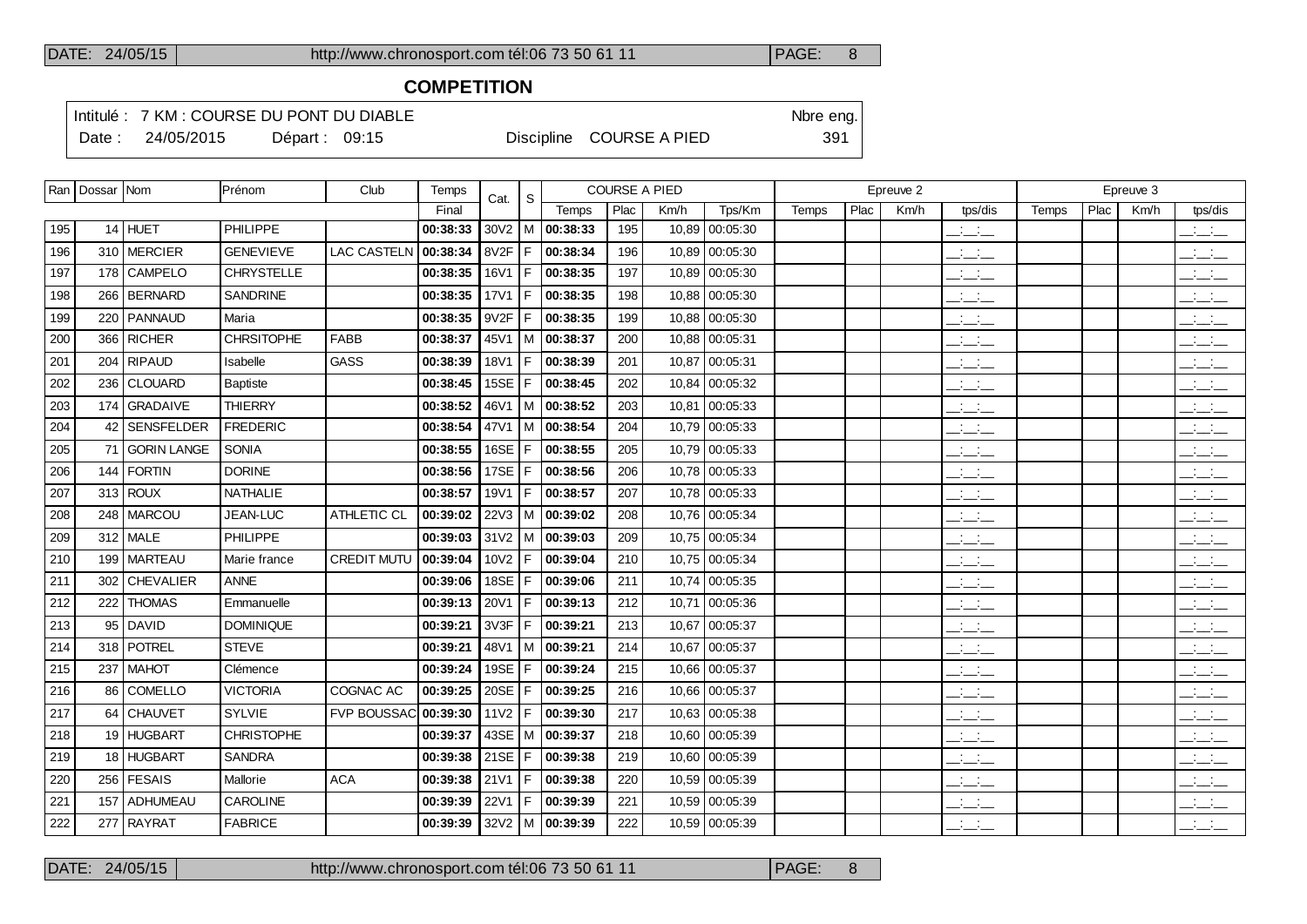# **COMPETITION**

Intitulé : 7 KM : COURSE DU PONT DU DIABLE Note that the state of the SN of the eng. Date : 24/05/2015 Départ : 09:15 Discipline COURSE A PIED 391

|     | Ran   Dossar   Nom |                  | Prénom               | Club               | <b>Temps</b> | Cat.             | -S    |                                  | <b>COURSE A PIED</b> |       |                |       |      | Epreuve 2 |                                                                      |       |      | Epreuve 3 |                                           |
|-----|--------------------|------------------|----------------------|--------------------|--------------|------------------|-------|----------------------------------|----------------------|-------|----------------|-------|------|-----------|----------------------------------------------------------------------|-------|------|-----------|-------------------------------------------|
|     |                    |                  |                      |                    | Final        |                  |       | Temps                            | Plac                 | Km/h  | Tps/Km         | Temps | Plac | Km/h      | tps/dis                                                              | Temps | Plac | Km/h      | tps/dis                                   |
| 223 |                    | 187   BRUNETEAU  | Charlotte            | <b>ENTENTE POI</b> | 00:39:44     | 22SE $ F $       |       | 00:39:44                         | 223                  | 10,57 | 00:05:40       |       |      |           | $\overline{\phantom{a}}$                                             |       |      |           | $\frac{1}{2}$                             |
| 224 |                    | 391 GROUSSARD    | <b>GLWADYS</b>       | G <sub>2</sub> A   | 00:39:47     | 23SE $ F $       |       | 00:39:47                         | 224                  |       | 10,55 00:05:41 |       |      |           | $\frac{1}{2}$                                                        |       |      |           | $\overline{\phantom{a}}$                  |
| 225 |                    | 235 BOUTET       | Florent              |                    | 00:39:49     | 49V1             | l M   | 00:39:49                         | 225                  |       | 10,55 00:05:41 |       |      |           | $  -$                                                                |       |      |           | $\mathbb{Z}$ and $\mathbb{Z}$             |
| 226 |                    | 48 BAUD          | CHRISTIANE           | ASCH ROCHE         | 00:39:50     | 4V3F             | l F.  | 00:39:50                         | 226                  |       | 10,54 00:05:41 |       |      |           | $\overline{\phantom{a}}$                                             |       |      |           | للأسائل                                   |
| 227 |                    | 355 LANGLOIS     | <b>ISABELLE</b>      | <b>GASS</b>        | 00:39:55     | 23V1             | F.    | 00:39:55                         | 227                  |       | 10,52 00:05:42 |       |      |           | $ -$                                                                 |       |      |           | $\mathbb{Z}$ and $\mathbb{Z}$             |
| 228 |                    | $30$ ROY         | <b>CHRISTOPHE</b>    |                    | 00:39:55     |                  |       | $33\sqrt{2}$ M $\sqrt{00:}39:55$ | 228                  |       | 10,52 00:05:42 |       |      |           | $\overline{\phantom{a}}$                                             |       |      |           | للأسائل                                   |
| 229 |                    | 167 PRINCELLE    | <b>JEAN FRANCOIS</b> |                    | 00:39:56     | 50V1             |       | M 00:39:56                       | 229                  | 10,51 | 00:05:42       |       |      |           | $\frac{1}{2}$ and $\frac{1}{2}$                                      |       |      |           | $\mathbb{Z}$ and $\mathbb{Z}$             |
| 230 |                    | 45   PALATINI    | <b>LAETITIA</b>      | <b>MUTAVIE</b>     | 00:40:00     | 24V1             | l F . | 00:40:00                         | 230                  |       | 10,50 00:05:42 |       |      |           | $\frac{1}{2}$ and $\frac{1}{2}$                                      |       |      |           | للأستاني                                  |
| 231 |                    | 166 FOURRIER     | <b>CORINNE</b>       | AS DES BLEU        | 00:40:01     | <b>12V2</b>      | IF.   | 00:40:01                         | 231                  |       | 10,49 00:05:43 |       |      |           | $\frac{1}{2}$ and $\frac{1}{2}$                                      |       |      |           | $\mathbb{R}$ and $\mathbb{R}$             |
| 232 |                    | 270 CHASTAGNIER  | PIERRE               |                    | 00:40:02     |                  |       | 44SE   M   00:40:02              | 232                  |       | 10,49 00:05:43 |       |      |           | $\frac{1}{2}$ and $\frac{1}{2}$                                      |       |      |           | للأسائل                                   |
| 233 | 38                 | <b>GIRAUD</b>    | <b>YASMINA</b>       |                    | 00:40:09     | 25V1             | F     | 00:40:09                         | 233                  |       | 10,46 00:05:44 |       |      |           | $\mathbb{Z}$ and $\mathbb{Z}$                                        |       |      |           | $\overline{\phantom{a}}$                  |
| 234 | 39                 | GIRAUD           | <b>OLIVIER</b>       |                    | 00:40:10     | 51V1             |       | $ M $ 00:40:10                   | 234                  |       | 10,45 00:05:44 |       |      |           | $\frac{1}{2}$ and $\frac{1}{2}$                                      |       |      |           | $\frac{1}{2}$ and $\frac{1}{2}$           |
| 235 | 89                 | <b>CHALUMEAU</b> | <b>MARION</b>        |                    | 00:40:10     | 24SE $ F $       |       | 00:40:10                         | 235                  |       | 10,45 00:05:44 |       |      |           | $\overline{\phantom{a}}$                                             |       |      |           | $\mathbb{R}$ and $\mathbb{R}$             |
| 236 |                    | 114 BOUTIN       | <b>ROXANA</b>        |                    | 00:40:19     | $25SE$   F       |       | 00:40:19                         | 236                  |       | 10,42 00:05:45 |       |      |           | $\mathcal{A}^{\mathcal{A}}$ and $\mathcal{A}^{\mathcal{A}}$<br>$  -$ |       |      |           | <b>Contract</b><br>$  -$                  |
| 237 | 123                | <b>GIRAUDEAU</b> | <b>SEGOLENE</b>      |                    | 00:40:21     | 26V1             | l F.  | 00:40:21                         | 237                  |       | 10,41 00:05:45 |       |      |           | $\frac{1}{2}$ and $\frac{1}{2}$                                      |       |      |           | $\frac{1}{2}$ $\frac{1}{2}$ $\frac{1}{2}$ |
| 238 |                    | 201   MASCRET    | Jean-philippe        | GASS               | 00:40:22     |                  |       | $34V2$   M   00:40:22            | 238                  |       | 10,40 00:05:46 |       |      |           | $\mathbb{Z}$ and $\mathbb{Z}$                                        |       |      |           | <b>Contract</b><br>$  -$                  |
| 239 |                    | 191   MANDON     | Virginie             |                    | 00:40:24     | 13V2             | IF.   | 00:40:24                         | 239                  |       | 10,39 00:05:46 |       |      |           | $\frac{1}{2}$ and $\frac{1}{2}$                                      |       |      |           | بالأسائب                                  |
| 240 | 372                | <b>VIOLET</b>    | <b>MARYSE</b>        |                    | 00:40:25     | 27V1             | l F.  | 00:40:25                         | 240                  |       | 10,39 00:05:46 |       |      |           | <b>Contract</b><br>$  -$                                             |       |      |           | <b>Service</b><br>$  -$                   |
| 241 | 262                | BON              | Jany                 |                    | 00:40:35     | 5V3F             | l F.  | 00:40:35                         | 241                  |       | 10,35 00:05:47 |       |      |           | $\overline{\phantom{a}}$                                             |       |      |           | $\mathbb{Z}$ and $\mathbb{Z}$             |
| 242 |                    | 76 OUVRARD       | <b>CATHERINE</b>     |                    | 00:40:36     | $14V2$   F       |       | 00:40:36                         | 242                  |       | 10,34 00:05:48 |       |      |           | $\overline{\phantom{a}}$                                             |       |      |           | <b>Contract</b><br>$  -$                  |
| 243 | 241                | <b>JOUARRE</b>   | Jacques              |                    | 00:40:41     | <b>23V3</b>      |       | $ M $ 00:40:41                   | 243                  |       | 10,32 00:05:48 |       |      |           | للأسائل                                                              |       |      |           | $\overline{\phantom{a}}$                  |
| 244 |                    | 83   DANGLADE    | <b>EVELYNE</b>       | PASS RUNNIN        | 00:40:43     | 15 <sub>V2</sub> | IF.   | 00:40:43                         | 244                  |       | 10,31 00:05:49 |       |      |           | <b>Contract</b><br>$  -$                                             |       |      |           | $\overline{\phantom{a}}$                  |
| 245 |                    | 27 PILON         | <b>VIRGINIE</b>      |                    | 00:40:44     | $26SE$   F       |       | 00:40:44                         | 245                  |       | 10,31 00:05:49 |       |      |           | $\overline{\phantom{a}}$                                             |       |      |           | $\mathbb{R}$ and $\mathbb{R}$             |
| 246 |                    | 181 PLANTY       | <b>SYLVIE</b>        |                    | 00:40:46     | 16V2             | l F.  | 00:40:46                         | 246                  |       | 10,30 00:05:49 |       |      |           | سأسأب                                                                |       |      |           | $\overline{\phantom{a}}$                  |
| 247 |                    | 156 MERCERON     | <b>ESTELLE</b>       |                    | 00:40:47     | 28V1             | F     | 00:40:47                         | 247                  |       | 10,30 00:05:49 |       |      |           | $\overline{\phantom{a}}$                                             |       |      |           | للأسائل                                   |
| 248 |                    | 121   DUMARCET   | <b>HELENE</b>        |                    | 00:40:48     | 29V1             | F.    | 00:40:48                         | 248                  |       | 10,29 00:05:49 |       |      |           | $\mathbb{Z}$ and $\mathbb{Z}$                                        |       |      |           | للأستاني                                  |
| 249 |                    | 217 CHAMPAGNE    | Sandrine             |                    | 00:40:48     | 30V1             | F.    | 00:40:48                         | 249                  |       | 10,29 00:05:49 |       |      |           | سأسأب                                                                |       |      |           | $\mathcal{L} = \mathcal{L}$               |
| 250 |                    | 44 LEVEQUE       | <b>MARTINE</b>       |                    | 00:40:50     | 31 V 1           | l F I | 00:40:50                         | 250                  |       | 10,29 00:05:50 |       |      |           | $ -$                                                                 |       |      |           | $  -$                                     |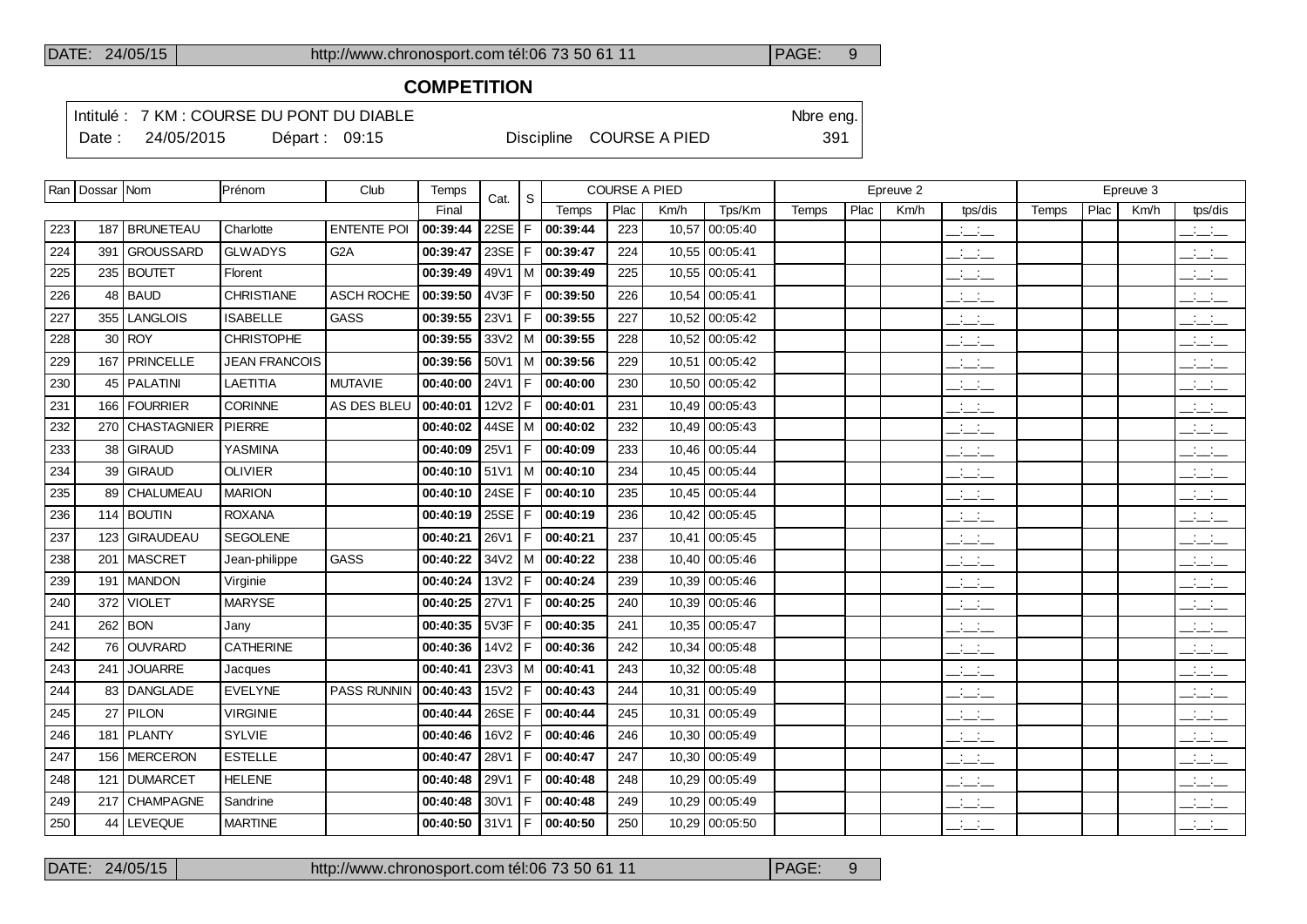## **COMPETITION**

Intitulé : 7 KM : COURSE DU PONT DU DIABLE Note that the state of the SN of the eng. Date : 24/05/2015 Départ : 09:15 Discipline COURSE A PIED 391

|     | Ran   Dossar   Nom |                   | Prénom             | Club | Temps    | Cat.       | S.   |                       |      | <b>COURSE A PIED</b> |                 |       |      | Epreuve 2 |                                                       |       |      | Epreuve 3 |                                                   |
|-----|--------------------|-------------------|--------------------|------|----------|------------|------|-----------------------|------|----------------------|-----------------|-------|------|-----------|-------------------------------------------------------|-------|------|-----------|---------------------------------------------------|
|     |                    |                   |                    |      | Final    |            |      | Temps                 | Plac | Km/h                 | Tps/Km          | Temps | Plac | Km/h      | tps/dis                                               | Temps | Plac | Km/h      | tps/dis                                           |
| 251 |                    | $128$ SUTRE       | <b>JULIEN</b>      |      | 00:40:52 |            |      | 45SE   M   00:40:52   | 251  | 10,27                | 00:05:50        |       |      |           | $\mathbb{R}$ and $\mathbb{R}$                         |       |      |           | $\mathcal{L} = \mathcal{L}$                       |
| 252 |                    | $151$ REIX        | LUDIVINE           |      | 00:40:56 | 2JU        | F    | 00:40:56              | 252  |                      | 10,26 00:05:50  |       |      |           | $\frac{1}{2}$ and $\frac{1}{2}$                       |       |      |           | $\overline{\phantom{a}}$                          |
| 253 |                    | 258 JANTET        | Romane             |      | 00:41:03 | 3ES        |      | F   00:41:03          | 253  |                      | 10,23 00:05:51  |       |      |           | $\overline{\phantom{a}}$ and $\overline{\phantom{a}}$ |       |      |           | $ -$                                              |
| 254 |                    | 164   BARILLIER   | <b>SYLVIE</b>      |      | 00:41:07 | 32V1       | F    | 00:41:07              | 254  |                      | 10,21 00:05:52  |       |      |           | $ -$                                                  |       |      |           | $ -$                                              |
| 255 |                    | 324 LE MORVAN     | <b>SOLANGE</b>     |      | 00:41:10 | 33V1       | F.   | 00:41:10              | 255  |                      | 10,20 00:05:52  |       |      |           | $  -$                                                 |       |      |           | $\overline{\phantom{a}}$                          |
| 256 |                    | 249 BRAINE        | Cecile             |      | 00:41:12 | 27SE $ F $ |      | 00:41:12              | 256  |                      | 10.19 00:05:53  |       |      |           | $ -$                                                  |       |      |           | $ -$                                              |
| 257 |                    | 344 GAILLARD      | <b>EMMANUELLE</b>  |      | 00:41:18 |            |      | 28SE   F   00:41:18   | 257  |                      | 10.17 00:05:54  |       |      |           | $  -$                                                 |       |      |           | $  -$                                             |
| 258 |                    | 70 CAUTE          | <b>AMELIE</b>      |      | 00:41:19 | 29SE $ F $ |      | 00:41:19              | 258  |                      | 10.16 00:05:54  |       |      |           | $ -$                                                  |       |      |           | للتأسيات                                          |
| 259 |                    | $284$ CAUTE       | <b>OLIVIER</b>     |      | 00:41:24 |            |      | 46SE   M   00:41:24   | 259  |                      | 10.14 00:05:54  |       |      |           | <b>Contract Contract</b><br>$  -$                     |       |      |           | $\overline{\phantom{a}}$                          |
| 260 |                    | $334$ ALIX        | <b>GEOFFRAY</b>    |      | 00:41:29 |            |      | 47SE   M   00:41:29   | 260  |                      | 10.12 00:05:55  |       |      |           | $\overline{\phantom{a}}$                              |       |      |           | $\overline{\phantom{a}}$                          |
| 261 |                    | 16 PERROT         | MARIE JOSEPHE      |      | 00:41:29 |            |      | 6V3F   F   00:41:29   | 261  |                      | 10.12 00:05:55  |       |      |           | المنافسات                                             |       |      |           | $\overline{\phantom{a}}$                          |
| 262 |                    | 106   NADEAU MAUR | <b>JEAN PASCAL</b> |      | 00:41:36 |            |      | $52V1$   M   00:41:36 | 262  |                      | 10,10 00:05:56  |       |      |           | $ -$                                                  |       |      |           | $\overline{\phantom{a}}$                          |
| 263 |                    | 132 ROTIER        | <b>KATY</b>        |      | 00:41:37 | 34V1       |      | $F$ 00:41:37          | 263  |                      | 10.09 00:05:56  |       |      |           | $  -$                                                 |       |      |           | $\frac{1}{2}$ $\frac{1}{2}$ $\frac{1}{2}$         |
| 264 |                    | 336 EMONET        | <b>MATHILDE</b>    |      | 00:41:45 | 35V1       |      | F 00:41:45            | 264  |                      | 10.06 00:05:57  |       |      |           | $  -$                                                 |       |      |           | $\mathbb{Z}$ and $\mathbb{Z}$                     |
| 265 |                    | 281 CHARRIER      | ALEXANDRE          |      | 00:41:46 |            |      | 48SE   M   00:41:46   | 265  |                      | 10,06 00:05:58  |       |      |           | $ -$                                                  |       |      |           | $\frac{1}{2}$ and $\frac{1}{2}$                   |
| 266 |                    | 338 HUSSON        | <b>AUDE</b>        |      | 00:41:46 | 30SE       | l F. | 00:41:46              | 266  |                      | 10.05 00:05:58  |       |      |           | $ -$                                                  |       |      |           | $\overline{\phantom{a}}$ $\overline{\phantom{a}}$ |
| 267 |                    | 370 CAND          | <b>MARYLINE</b>    |      | 00:41:46 | 17V2       |      | F 00:41:46            | 267  |                      | 10.05 00:05:58  |       |      |           | $\frac{1}{2}$ and $\frac{1}{2}$                       |       |      |           | $\frac{1}{2}$ $\frac{1}{2}$ $\frac{1}{2}$         |
| 268 |                    | 90   ROUMEAU      | <b>MARIE</b>       |      | 00:41:51 | $31SE$   F |      | 00:41:51              | 268  |                      | 10.03 00:05:58  |       |      |           | $ -$                                                  |       |      |           | $\frac{1}{2}$ and $\frac{1}{2}$                   |
| 269 |                    | 306 THOLE         | <b>ADRIEN</b>      |      | 00:41:52 |            |      | 49SE   M   00:41:52   | 269  |                      | 10.03 00:05:58  |       |      |           | $\frac{1}{2}$ and $\frac{1}{2}$                       |       |      |           | $\frac{1}{2}$ $\frac{1}{2}$ $\frac{1}{2}$         |
| 270 |                    | 358   RAYMOND     | <b>ERIC</b>        |      | 00:41:55 | 1MI        |      | M   00:41:55          | 270  |                      | 10,02 00:05:59  |       |      |           | $ -$                                                  |       |      |           | $ -$                                              |
| 271 |                    | 247 ALLAIN        | Chantal            |      | 00:41:56 | 36V1       | F.   | 00:41:56              | 271  |                      | 10.02 00:05:59  |       |      |           | $\overline{\phantom{a}}$                              |       |      |           | $\frac{1}{2}$ $\frac{1}{2}$ $\frac{1}{2}$         |
| 272 |                    | 239 BARRIERE      | Nathalie           |      | 00:41:57 | 37V1       | F    | 00:41:57              | 272  |                      | 10,01 00:05:59  |       |      |           | $\overline{\phantom{a}}$                              |       |      |           | $\mathbb{R}$ and $\mathbb{R}$                     |
| 273 |                    | 260 HERVÉ         | Camille            |      | 00:41:57 | 32SE       | F    | 00:41:57              | 273  |                      | 10,01 00:05:59  |       |      |           | $\overline{\phantom{a}}$                              |       |      |           | $\overline{\phantom{a}}$                          |
| 274 |                    | $244$ PRIET       | Marion             |      | 00:41:57 | 33SE       | F    | 00:41:57              | 274  |                      | 10,01 00:05:59  |       |      |           | $\overline{\phantom{a}}$                              |       |      |           | $\frac{1}{2}$ $\frac{1}{2}$ $\frac{1}{2}$         |
| 275 |                    | 309 DESCAMPS      | <b>JULIE</b>       |      | 00:41:57 | 34SE       | F    | 00:41:57              | 275  |                      | 10.01 00:05:59  |       |      |           | $\frac{1}{2}$ and $\frac{1}{2}$                       |       |      |           | $  -$                                             |
| 276 |                    | 280 MOINEAU       | <b>NICOLAS</b>     |      | 00:42:04 |            |      | $50SE$   M   00:42:04 | 276  |                      | $9,98$ 00:06:00 |       |      |           | $\overline{\phantom{a}}$                              |       |      |           | $ -$                                              |
| 277 |                    | 50 FUEYO          | <b>DOMINIQUE</b>   |      | 00:42:28 | 18V2       | F.   | 00:42:28              | 277  |                      | 9,89 00:06:04   |       |      |           | $\overline{\phantom{a}}$                              |       |      |           | $  -$                                             |
| 278 |                    | 35 QUERE          | <b>NATHALIE</b>    |      | 00:42:29 |            |      | 38V1   F   00:42:29   | 278  |                      | 9,89 00:06:04   |       |      |           | <b>Contract</b><br>$  -$                              |       |      |           | $\frac{1}{2}$ and $\frac{1}{2}$                   |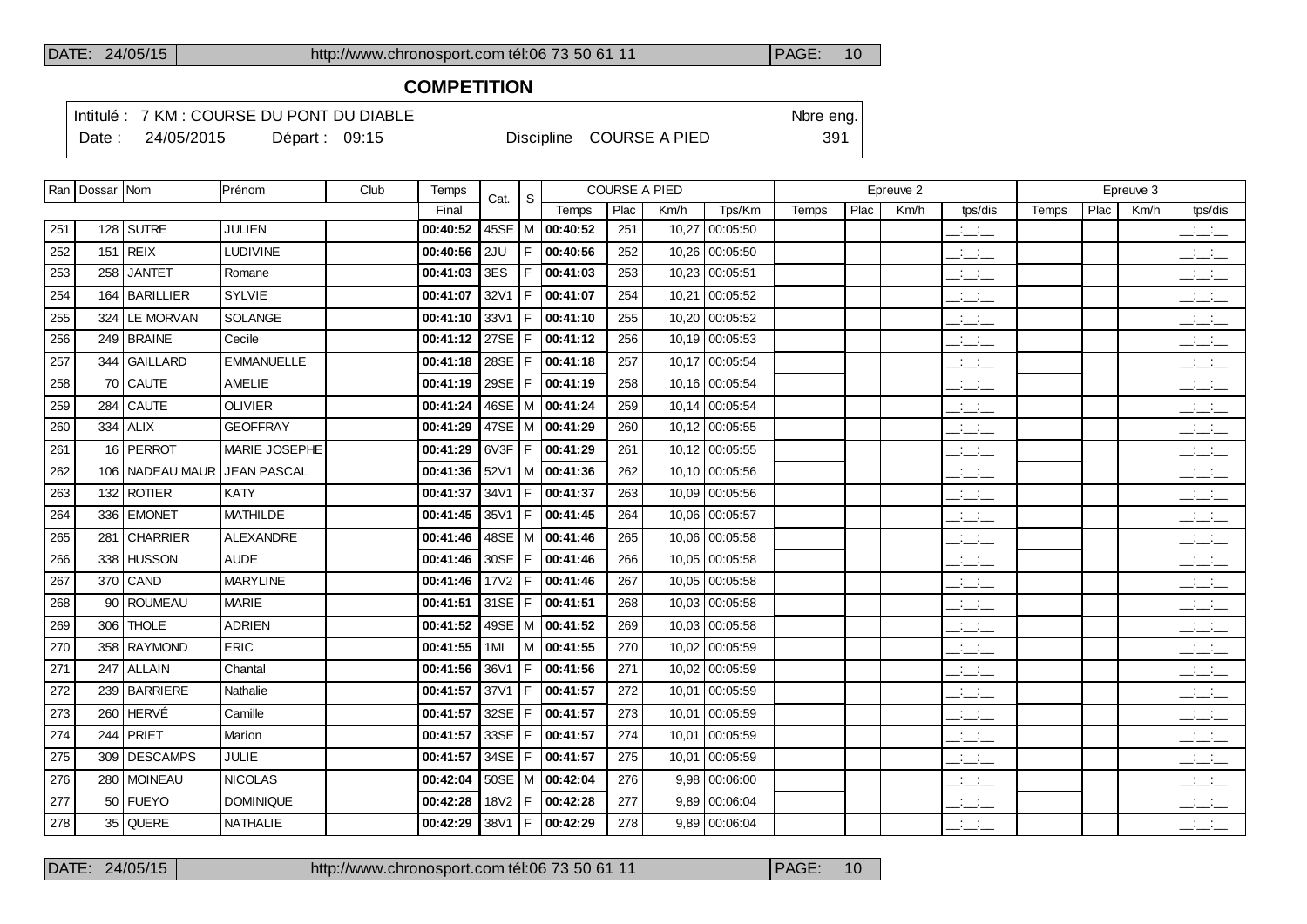# **COMPETITION**

Intitulé : 7 KM : COURSE DU PONT DU DIABLE Note that the state of the SN of the eng. Date : 24/05/2015 Départ : 09:15 Discipline COURSE A PIED 391

|     | Ran   Dossar   Nom |                   | Prénom            | Club        | Temps    | Cat.       | S   |                             | <b>COURSE A PIED</b> |      |                 |              |      | Epreuve 2 |                                                                      |       |      | Epreuve 3 |                                                   |
|-----|--------------------|-------------------|-------------------|-------------|----------|------------|-----|-----------------------------|----------------------|------|-----------------|--------------|------|-----------|----------------------------------------------------------------------|-------|------|-----------|---------------------------------------------------|
|     |                    |                   |                   |             | Final    |            |     | Temps                       | Plac                 | Km/h | Tps/Km          | <b>Temps</b> | Plac | Km/h      | tps/dis                                                              | Temps | Plac | Km/h      | tps/dis                                           |
| 279 |                    | $22$ BELIN        | <b>BRUNO</b>      |             | 00:42:33 |            |     | $35\sqrt{2}$   M   00:42:33 | 279                  |      | $9,87$ 00:06:04 |              |      |           | $\overline{\phantom{a}}$                                             |       |      |           | $\frac{1}{2}$ and $\frac{1}{2}$                   |
| 280 | 4                  | <b>RAVET</b>      | LYSIANE           |             | 00:42:37 | 19V2 $ F $ |     | 00:42:37                    | 280                  |      | $9,85$ 00:06:05 |              |      |           | $\mathbb{Z}$ and $\mathbb{Z}$                                        |       |      |           | $\frac{1}{2}$ and $\frac{1}{2}$                   |
| 281 |                    | 321   DENDELIEUX  | <b>NINA</b>       |             | 00:42:39 | 3CA        |     | F 00:42:39                  | 281                  |      | 9,85 00:06:05   |              |      |           | $\overline{\phantom{a}}$                                             |       |      |           | $\overline{\phantom{a}}$                          |
| 282 |                    | $129$ SUTRE       | <b>NICOLAS</b>    |             | 00:42:41 |            |     | 51SE   M $ $ 00:42:41       | 282                  |      | $9,84$ 00:06:05 |              |      |           | $ -$                                                                 |       |      |           | $\frac{1}{2}$ and $\frac{1}{2}$                   |
| 283 |                    | 25   FRADET       | <b>ANNE MARIE</b> |             | 00:42:46 | 20V2       | IF. | 00:42:46                    | 283                  |      | $9,82$ 00:06:06 |              |      |           | $ -$                                                                 |       |      |           | $\overline{\phantom{a}}$ $\overline{\phantom{a}}$ |
| 284 |                    | $212$ BERNY       | Jean marie        |             | 00:42:46 |            |     | 24V3   M   00:42:46         | 284                  |      | $9,82$ 00:06:06 |              |      |           | $\frac{1}{2}$ and $\frac{1}{2}$                                      |       |      |           | $\frac{1}{2}$ and $\frac{1}{2}$                   |
| 285 |                    | 193 DAUNAS        | Jérôme            |             | 00:42:49 |            |     | 53V1   M $ $ 00:42:49       | 285                  |      | $9,81$ 00:06:07 |              |      |           | للمناصب                                                              |       |      |           | للأسائل                                           |
| 286 |                    | 194 DAUNAS        | Nicole            |             | 00:42:50 | 39V1   F   |     | 00:42:50                    | 286                  |      | $9,80$ 00:06:07 |              |      |           | $ -$                                                                 |       |      |           | $\overline{\phantom{a}}$                          |
| 287 |                    | 152 GRASSET       | ANGELIQUE         |             | 00:42:54 | $35SE$   F |     | 00:42:54                    | 287                  |      | $9,79$ 00:06:07 |              |      |           | $\frac{1}{2}$ and $\frac{1}{2}$                                      |       |      |           | $  -$                                             |
| 288 |                    | 376 BOUSSATON     | <b>FRANTZ</b>     |             | 00:42:54 |            |     | 52SE   M   00:42:54         | 288                  |      | $9,79$ 00:06:07 |              |      |           | للمستحق                                                              |       |      |           | $\frac{1}{2}$ and $\frac{1}{2}$                   |
| 289 |                    | 339 ARNAULT       | <b>CHRISTELLE</b> |             | 00:43:01 | $40V1$ F   |     | 00:43:01                    | 289                  |      | $9,76$ 00:06:08 |              |      |           | $\frac{1}{2}$ and $\frac{1}{2}$                                      |       |      |           | $-1$                                              |
| 290 |                    | 8 VIROULAUD       | <b>LUCILE</b>     | 17 SOUPAPES | 00:43:06 | 41V1 $ F $ |     | 00:43:06                    | 290                  |      | $9,74$ 00:06:09 |              |      |           | للمستحق                                                              |       |      |           | $\overline{\phantom{a}}$ $\overline{\phantom{a}}$ |
| 291 |                    | 41 SENSFELDER     | <b>ISABELLE</b>   |             | 00:43:06 |            |     | 42V1   F   00:43:06         | 291                  |      | 9,74 00:06:09   |              |      |           | $\overline{\phantom{a}}$                                             |       |      |           | $\frac{1}{2}$                                     |
| 292 |                    | 213 LECONTE       | Séverine          |             | 00:43:07 | 43V1       | F.  | 00:43:07                    | 292                  |      | 9,74 00:06:09   |              |      |           | $\mathcal{L} = \mathcal{L}$                                          |       |      |           | $ -$                                              |
| 293 |                    | 333 MOUNIER       | <b>EMILIE</b>     |             | 00:43:14 | $36SE$ $F$ |     | 00:43:14                    | 293                  |      | $9,71$ 00:06:10 |              |      |           | $  -$                                                                |       |      |           | $\frac{1}{2}$ $\frac{1}{2}$ $\frac{1}{2}$         |
| 294 |                    | 175 AMANS         | <b>CHRISTINE</b>  |             | 00:43:15 | $21V2$ F   |     | 00:43:15                    | 294                  |      | $9,71$ 00:06:10 |              |      |           | $\overline{\phantom{a}}$                                             |       |      |           | $\overline{\phantom{a}}$                          |
| 295 |                    | 340 CHAIGNE       | NATHALIE          |             | 00:43:22 | 44V1   F   |     | 00:43:22                    | 295                  |      | 9,68 00:06:11   |              |      |           | $\overline{\phantom{a}}$                                             |       |      |           | $\mathbb{R}$ and $\mathbb{R}$                     |
| 296 |                    | 130 AUDEBAULT     | <b>SEVERINE</b>   |             | 00:43:22 | $45V1$   F |     | 00:43:22                    | 296                  |      | $9,68$ 00:06:11 |              |      |           | للمناصب                                                              |       |      |           | $\overline{\phantom{a}}$                          |
| 297 |                    | 119 CHAIGNEAU     | <b>PAULINE</b>    |             | 00:43:22 | 37SE $ F $ |     | 00:43:22                    | 297                  |      | $9,68$ 00:06:11 |              |      |           | للأساد                                                               |       |      |           | $\overline{\phantom{a}}$                          |
| 298 |                    | 378 LEFEVRE       | <b>FRANCOIS</b>   |             | 00:43:23 |            |     | 53SE   M $ $ 00:43:23       | 298                  |      | 9,68 00:06:11   |              |      |           | $\mathcal{L} = \mathcal{L}$                                          |       |      |           | $ -$                                              |
| 299 |                    | 206 VAZQUEZ       | Sylvie            |             | 00:43:27 | $22V2$ F   |     | 00:43:27                    | 299                  |      | $9,66$ 00:06:12 |              |      |           | $\mathcal{A}^{\mathcal{A}}$ and $\mathcal{A}^{\mathcal{A}}$<br>$  -$ |       |      |           | <b>Contract</b><br>$  -$                          |
| 300 |                    | 102 AURIOL        | <b>HELENE</b>     |             | 00:43:29 | $46V1$ F   |     | 00:43:29                    | 300                  |      | $9,66$ 00:06:12 |              |      |           | للمناسب                                                              |       |      |           | بانبانيا                                          |
| 301 |                    | 136   PICHON      | <b>STEPHANIE</b>  |             | 00:43:30 | $38SE$   F |     | 00:43:30                    | 301                  |      | $9,65$ 00:06:12 |              |      |           | للمناسب                                                              |       |      |           | بالباب                                            |
| 302 |                    | 185   MARCHIOL    | <b>MAGALIE</b>    |             | 00:43:32 | 39SE       | IF. | 00:43:32                    | 302                  |      | 9.65   00:06:13 |              |      |           | للمستحق                                                              |       |      |           | $\frac{1}{2}$                                     |
| 303 |                    | 168 GRADAIVE      | <b>CHRISTELLE</b> | <b>GASS</b> | 00:43:41 | 47V1   F   |     | 00:43:41                    | 303                  |      | $9,61$ 00:06:14 |              |      |           | $\frac{1}{2}$                                                        |       |      |           | $\frac{1}{2}$                                     |
| 304 |                    | $40$ VERITE       | <b>CHRYSTELLE</b> |             | 00:43:43 |            |     | 48V1   F   00:43:43         | 304                  |      | 9,61 00:06:14   |              |      |           | $\overline{\phantom{a}}$                                             |       |      |           | $\overline{\phantom{a}}$                          |
| 305 |                    | 325   ANDRIEUX    | <b>FRANCOIS</b>   |             | 00:43:44 |            |     | $54V1$   M   00:43:44       | 305                  |      | $9,60$ 00:06:14 |              |      |           | $ -$                                                                 |       |      |           | $\mathbb{R}$ and $\mathbb{R}$                     |
| 306 |                    | 368   ROULLET-REN | <b>BERTRAND</b>   |             | 00:43:45 |            |     | 25V3   M   00:43:45         | 306                  |      | $9,60$ 00:06:15 |              |      |           | $\overline{a}$                                                       |       |      |           | $\overline{\phantom{a}}$                          |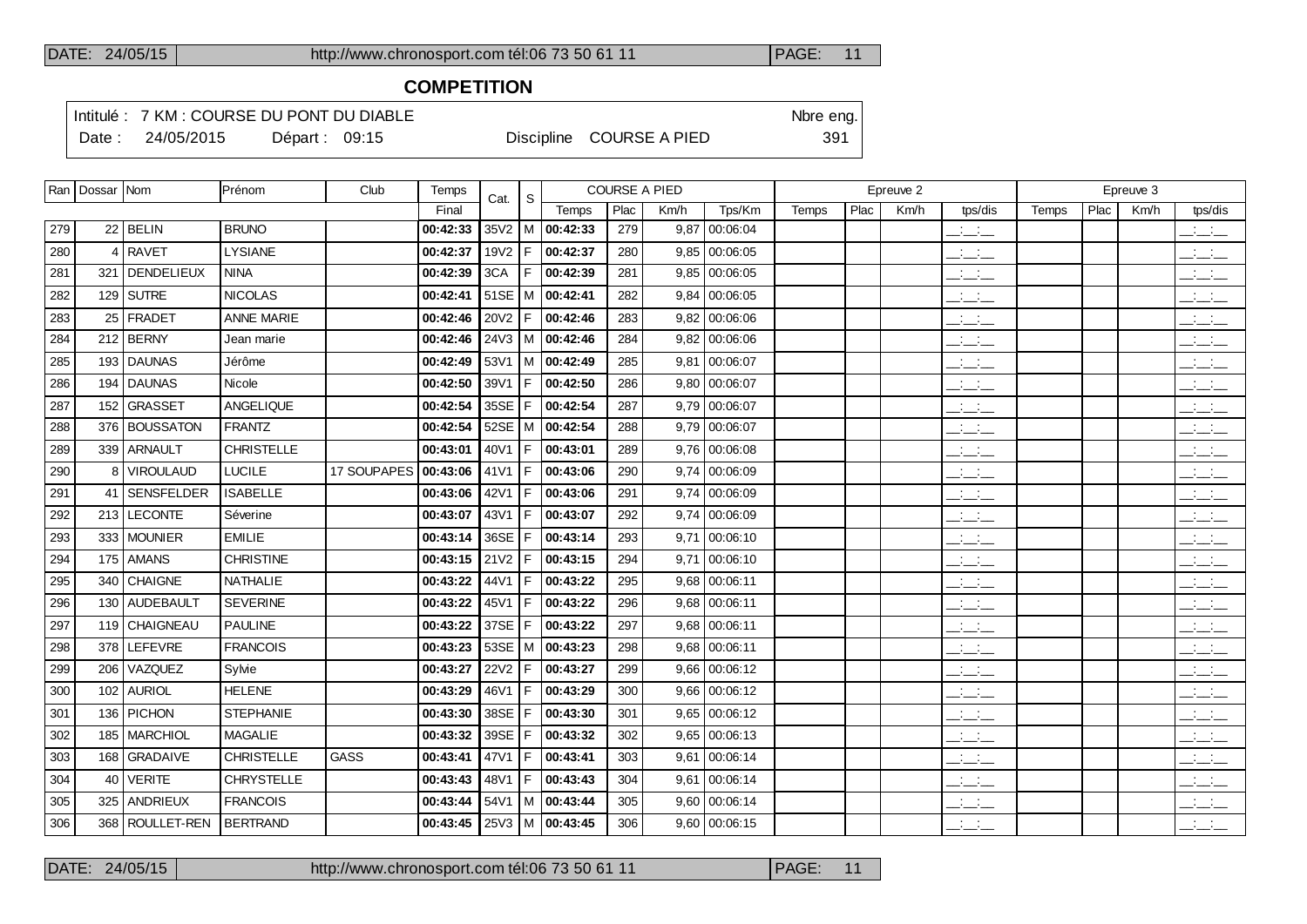## **COMPETITION**

Intitulé : 7 KM : COURSE DU PONT DU DIABLE Note that the state of the SN of the eng. Date : 24/05/2015 Départ : 09:15 Discipline COURSE A PIED 391

|     | Ran   Dossar   Nom |                | Prénom                    | Club               | Temps    | Cat.       | <sub>S</sub> |                           |      | <b>COURSE A PIED</b> |                 |       |      | Epreuve 2 |                                 |       |      | Epreuve 3 |                                                   |
|-----|--------------------|----------------|---------------------------|--------------------|----------|------------|--------------|---------------------------|------|----------------------|-----------------|-------|------|-----------|---------------------------------|-------|------|-----------|---------------------------------------------------|
|     |                    |                |                           |                    | Final    |            |              | Temps                     | Plac | Km/h                 | Tps/Km          | Temps | Plac | Km/h      | tps/dis                         | Temps | Plac | Km/h      | tps/dis                                           |
| 307 |                    | 383 HERAULT    | <b>ALINE</b>              |                    | 00:43:46 | 40SE       | F            | 00:43:46                  | 307  |                      | $9,60$ 00:06:15 |       |      |           | $ -$                            |       |      |           | $\frac{1}{2}$ and $\frac{1}{2}$                   |
| 308 |                    | 69 METAYER     | <b>AUDREY</b>             |                    | 00:43:56 | 41SE $ F $ |              | 00:43:56                  | 308  | 9.56                 | 00:06:16        |       |      |           | $ -$                            |       |      |           | $ -$                                              |
| 309 |                    | 350 PAPOT      | <b>GERARD</b>             |                    | 00:43:56 |            |              | 26V3   M   00:43:56       | 309  |                      | $9,56$ 00:06:16 |       |      |           | $\mathbb{R}$ and $\mathbb{R}$   |       |      |           | $\overline{\phantom{a}}$                          |
| 310 |                    | 172 MARTIN     | <b>NATALIA</b>            |                    | 00:43:59 | 42SE       | F            | 00:43:59                  | 310  |                      | $9,55$ 00:06:17 |       |      |           | $\overline{\phantom{a}}$        |       |      |           | $\mathbb{R}$ and $\mathbb{R}$                     |
| 311 |                    | 278 DURAND     | <b>STEPHANE</b>           |                    | 00:44:00 |            |              | 55V1   M $ $ 00:44:00     | 311  |                      | $9,54$ 00:06:17 |       |      |           | $\overline{\phantom{a}}$        |       |      |           | $\overline{\phantom{a}}$                          |
| 312 |                    | 186   BRIAL    | <b>GERAUD</b>             |                    | 00:44:11 | 54SE   M   |              | 00:44:11                  | 312  |                      | $9,51$ 00:06:18 |       |      |           | $ -$                            |       |      |           | $ -$                                              |
| 313 |                    | $56$ RIVE      | <b>SEVERINE</b>           | <b>FOOTING MOU</b> | 00:44:11 | 43SE       | l F          | 00:44:11                  | 313  |                      | $9,51$ 00:06:18 |       |      |           | $\overline{\phantom{a}}$        |       |      |           | للأسائل                                           |
| 314 |                    | 209 CONSTANT   | Sophie                    |                    | 00:44:28 | 49V1       | F            | 00:44:28                  | 314  | 9.44                 | 00:06:21        |       |      |           | $ -$                            |       |      |           | $ -$                                              |
| 315 |                    | 141 CHARRUYER  | <b>ALAIN</b>              |                    | 00:44:32 |            |              | $36\sqrt{2}$ M   00:44:32 | 315  |                      | $9,43$ 00:06:21 |       |      |           | سأسأب                           |       |      |           | $ -$                                              |
| 316 |                    | 190 MOYNET     | Xavier                    |                    | 00:44:32 |            |              | 56V1 M 00:44:32           | 316  |                      | $9,43$ 00:06:21 |       |      |           | $\mathcal{L} = \mathcal{L}$     |       |      |           | $\overline{\phantom{a}}$                          |
| 317 |                    | 118 COGNY      | <b>JEAN PIERRE</b>        |                    | 00:44:43 |            |              | 27V3   M   00:44:43       | 317  |                      | $9,39$ 00:06:23 |       |      |           | سأسأب                           |       |      |           | $ -$                                              |
| 318 |                    | $103$ PAGES    | <b>ISABELLE</b>           |                    | 00:44:46 | 44SE       | F            | 00:44:46                  | 318  |                      | $9,38$ 00:06:23 |       |      |           | $\mathcal{L} = \mathcal{L}$     |       |      |           | بالأسائب                                          |
| 319 |                    | 386 GIRAUD     | MARIE CHANTAL             |                    | 00:44:54 | 23V2       | F            | 00:44:54                  | 319  |                      | 9,35 00:06:24   |       |      |           | $\mathcal{L} = \mathcal{L}$     |       |      |           | $ -$                                              |
| 320 |                    | 137 DAMAS      | <b>DAVID</b>              |                    | 00:44:58 | $55SE$   M |              | 00:44:58                  | 320  |                      | 9,34   00:06:25 |       |      |           | $\frac{1}{2}$ and $\frac{1}{2}$ |       |      |           | $\mathbb{Z}$ and $\mathbb{Z}$                     |
| 321 |                    | 54   MILLOUD   | ANNE SANDRINE FOOTING MOU |                    | 00:45:01 | 50V1       | F            | 00:45:01                  | 321  |                      | 9,33   00:06:25 |       |      |           | $\frac{1}{2}$ and $\frac{1}{2}$ |       |      |           | للأسائل                                           |
| 322 | 57                 | <b>TRACHEZ</b> | <b>AURELIE</b>            | <b>FOOTING MOU</b> | 00:45:06 | 4ES        | F            | 00:45:06                  | 322  |                      | $9,31$ 00:06:26 |       |      |           | $ -$                            |       |      |           | للأسائل                                           |
| 323 |                    | 55 DURAND      | <b>STEPHANIE</b>          | <b>FOOTING MOU</b> | 00:45:13 | 51V1       | F            | 00:45:13                  | 323  | 9.29                 | 00:06:27        |       |      |           | $\overline{\phantom{a}}$        |       |      |           | $\overline{\phantom{a}}$                          |
| 324 |                    | 274 VERRY      | <b>FABIENNE</b>           |                    | 00:45:17 | 52V1       | F            | 00:45:17                  | 324  | 9.27                 | 00:06:28        |       |      |           | $\overline{\phantom{a}}$        |       |      |           | $\frac{1}{2}$                                     |
| 325 |                    | 79 ARMAND      | <b>JEAN MARIE</b>         | <b>COOP ATLANT</b> | 00:45:19 |            |              | 28V3   M   00:45:19       | 325  |                      | $9,27$ 00:06:28 |       |      |           | للمستحق                         |       |      |           | للأسائل                                           |
| 326 |                    | 330 POIRON     | <b>LUCIE</b>              |                    | 00:45:22 | 45SE       | F            | 00:45:22                  | 326  |                      | $9,26$ 00:06:28 |       |      |           | $ -$                            |       |      |           | $  -$                                             |
| 327 |                    | 293 DOYLE      | <b>MAGALI</b>             |                    | 00:45:25 | 53V1       | F            | 00:45:25                  | 327  |                      | 9,25 00:06:29   |       |      |           | سأسأب                           |       |      |           | $ -$                                              |
| 328 | 246                | <b>TEXIER</b>  | Emilie                    |                    | 00:45:40 | 46SE       | F            | 00:45:40                  | 328  | 9,20                 | 00:06:31        |       |      |           | $\frac{1}{2}$ and $\frac{1}{2}$ |       |      |           | $  -$                                             |
| 329 |                    | 283   PAQUET   | <b>BEATRICE</b>           |                    | 00:45:57 | 24V2       | F            | 00:45:57                  | 329  |                      | $9,14$ 00:06:33 |       |      |           | $ -$                            |       |      |           | $  -$                                             |
| 330 | 259 l              | <b>JANTET</b>  | Eleonore                  |                    | 00:45:57 | 47SE       | F            | 00:45:57                  | 330  |                      | $9,14$ 00:06:33 |       |      |           | $\frac{1}{2}$ and $\frac{1}{2}$ |       |      |           | للأسائل                                           |
| 331 |                    | 192   MANDON   | Freddy                    |                    | 00:46:05 | 37V2       |              | M   00:46:05              | 331  |                      | $9,11$ 00:06:35 |       |      |           | $\frac{1}{2}$ and $\frac{1}{2}$ |       |      |           | $\overline{\phantom{a}}$ $\overline{\phantom{a}}$ |
| 332 |                    | 268   MOREAU   | <b>AURELIE</b>            |                    | 00:46:08 | 48SE       | F            | 00:46:08                  | 332  | 9.10                 | 00:06:35        |       |      |           | $\frac{1}{2}$ and $\frac{1}{2}$ |       |      |           | $  -$                                             |
| 333 |                    | 140   MELIN    | <b>DELPHINE</b>           |                    | 00:46:09 | 49SE       | F            | 00:46:09                  | 333  |                      | $9,10$ 00:06:35 |       |      |           | $ -$                            |       |      |           | $  -$                                             |
| 334 |                    | 319   MARTIN   | VALERIE                   |                    | 00:46:10 | 54V1       | F            | 00:46:10                  | 334  |                      | 9,10 00:06:35   |       |      |           | $ -$                            |       |      |           | $ -$                                              |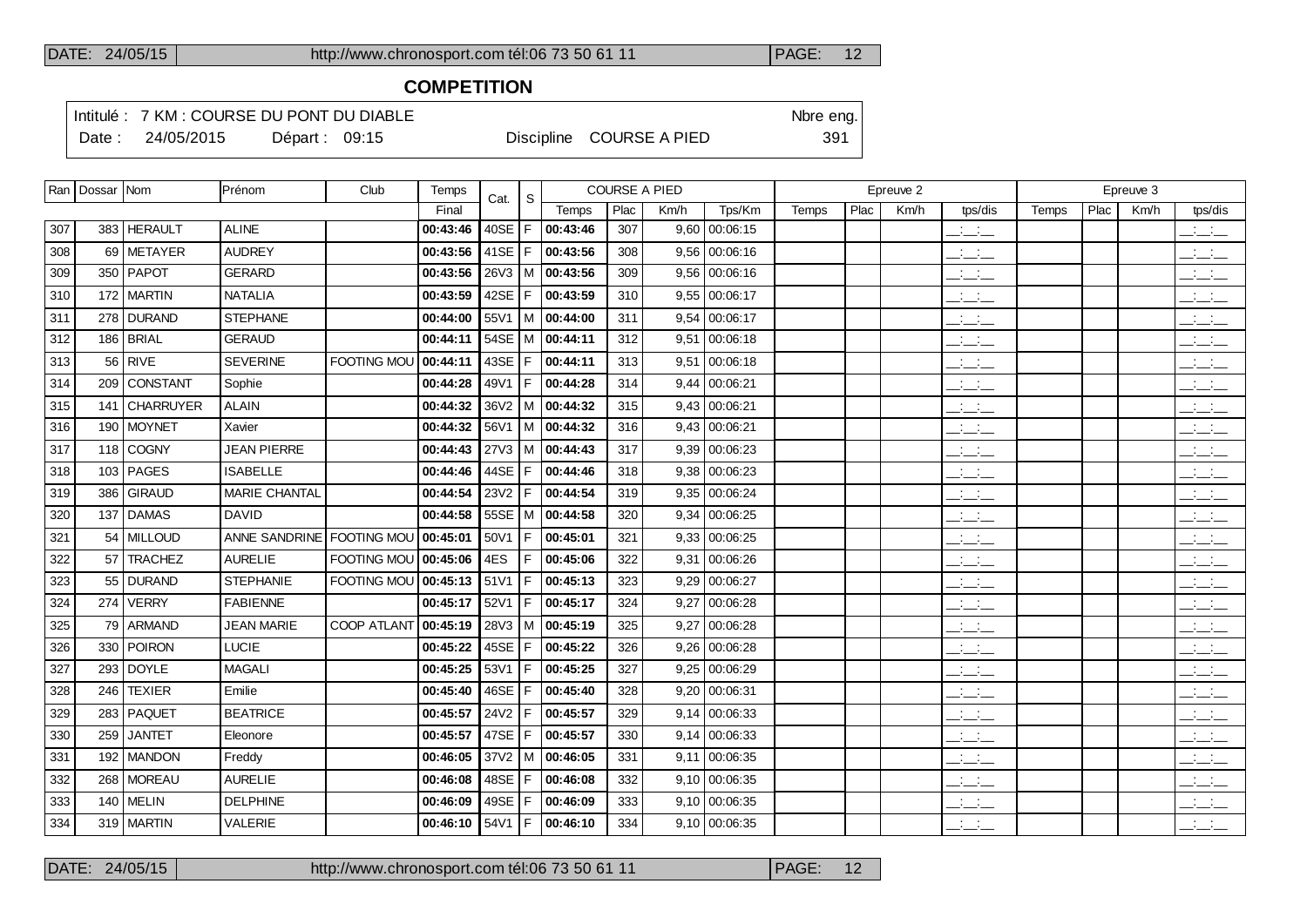## **COMPETITION**

Intitulé : 7 KM : COURSE DU PONT DU DIABLE Note that the state of the SN of the eng. Date : 24/05/2015 Départ : 09:15 Discipline COURSE A PIED 391

|     | Ran   Dossar   Nom |                  | Prénom            | Club               | Temps            | Cat.        | S   | <b>COURSE A PIED</b> |      |      |                 | Epreuve 2 |      |      |                                 | Epreuve 3 |      |      |                                                   |
|-----|--------------------|------------------|-------------------|--------------------|------------------|-------------|-----|----------------------|------|------|-----------------|-----------|------|------|---------------------------------|-----------|------|------|---------------------------------------------------|
|     |                    |                  |                   |                    | Final            |             |     | Temps                | Plac | Km/h | Tps/Km          | Temps     | Plac | Km/h | tps/dis                         | Temps     | Plac | Km/h | tps/dis                                           |
| 335 |                    | 197   BARRAULT   | Stephanie         |                    | 00:46:17         | 55V1        | F   | 00:46:17             | 335  |      | $9,07$ 00:06:36 |           |      |      | $\overline{\phantom{a}}$        |           |      |      | $\overline{\phantom{a}}$                          |
| 336 |                    | 23 GAUTHIER      | <b>BERNARD</b>    |                    | 00:46:25         |             |     | 4V4M M 00:46:25      | 336  |      | $9,05$ 00:06:37 |           |      |      | $\frac{1}{2}$                   |           |      |      | $\frac{1}{2}$                                     |
| 337 |                    | 3 BONDON         | <b>MURIEL</b>     |                    | 00:46:27         | 7V3F        | l F | 00:46:27             | 337  |      | $9,04$ 00:06:38 |           |      |      | $ -$                            |           |      |      | $ -$                                              |
| 338 |                    | 245 ANDREAU      | LYDIE             |                    | 00:46:36         | 5ES         |     | 00:46:36             | 338  |      | 9,01 00:06:39   |           |      |      | $\mathbb{Z}$ and $\mathbb{Z}$   |           |      |      | $\mathbb{R}$ and $\mathbb{R}$                     |
| 339 |                    | 10   MARCHAND VI | <b>MARIE</b>      |                    | 00:46:36         | <b>50SE</b> | F   | 00:46:36             | 339  |      | $9,01$ 00:06:39 |           |      |      | للأساس                          |           |      |      | $\overline{\phantom{a}}$                          |
| 340 |                    | 294 NEGRIER      | <b>LAURENCE</b>   |                    | 00:46:37         | 56V1        | F   | 00:46:37             | 340  |      | $9,01$ 00:06:39 |           |      |      | $\overline{\phantom{a}}$        |           |      |      | $\frac{1}{2}$ and $\frac{1}{2}$                   |
| 341 |                    | 224 DUMOULIN     | Philippe          |                    | 00:46:38         |             |     | 57V1   M   00:46:38  | 341  |      | $9,00$ 00:06:39 |           |      |      | للمناصب                         |           |      |      | $\frac{1}{2}$                                     |
| 342 |                    | 225 GOSSELIN     | Marie-Gaëlle      |                    | 00:46:40         | 51SE        | F   | 00:46:40             | 342  |      | $9,00$ 00:06:40 |           |      |      | $\Box \Box \Box$                |           |      |      | $\frac{1}{2}$ and $\frac{1}{2}$                   |
| 343 |                    | 93 JANNAUD       | <b>ISABELLE</b>   | <b>GASS</b>        | 00:46:48         | 25V2        | F   | 00:46:48             | 343  |      | 8,97 00:06:41   |           |      |      | $\frac{1}{2}$ and $\frac{1}{2}$ |           |      |      | $  -$                                             |
| 344 |                    | 62 BALOGE        | <b>BRUNO</b>      | <b>FOOTING MOU</b> | 00:46:52         | 58V1        |     | M 00:46:52           | 344  |      | 8,96 00:06:41   |           |      |      | $\frac{1}{2}$ and $\frac{1}{2}$ |           |      |      | للأسائب                                           |
| 345 |                    | 88 BALOGE        | LAURIE            | FOOTING MOU        | 00:46:54         | 3JU         | F   | 00:46:54             | 345  |      | 8,96 00:06:42   |           |      |      | $\frac{1}{2}$                   |           |      |      | $\mathbb{R}$ and $\mathbb{R}$                     |
| 346 |                    | 117 OLIVEAUX     | <b>SYLVIE</b>     |                    | 00:47:03         | 26V2        |     | 00:47:03             | 346  |      | 8,92 00:06:43   |           |      |      | $ -$                            |           |      |      | $ -$                                              |
| 347 |                    | 180   FUMERON    | <b>JESSICA</b>    |                    | 00:47:17         | 52SE        | F   | 00:47:17             | 347  |      | 8,88 00:06:45   |           |      |      | $ -$                            |           |      |      | $\overline{\phantom{a}}$                          |
| 348 |                    | 326 NICOLAS      | <b>CHRISTELLE</b> |                    | 00:47:20         | 53SE        | F   | 00:47:20             | 348  |      | 8,87 00:06:45   |           |      |      | $\overline{\phantom{a}}$        |           |      |      | للأسائب                                           |
| 349 |                    | 153 GRASSET      | <b>DELPHINE</b>   |                    | 00:47:22         | 54SE        | F   | 00:47:22             | 349  |      | 8,86 00:06:46   |           |      |      | $ -$                            |           |      |      | $\frac{1}{2}$ $\frac{1}{2}$ $\frac{1}{2}$         |
| 350 |                    | 63   LEGRAND     | KATIA             | <b>GASS</b>        | 00:48:39         | 57V1        |     | 00:48:39             | 350  |      | 8,63 00:06:57   |           |      |      | $\overline{\phantom{a}}$        |           |      |      | $\frac{1}{2}$                                     |
| 351 |                    | 108 COLLERIE     | <b>DOMINIQUE</b>  | <b>GASS</b>        | 00:48:39         | 27V2        |     | 00:48:39             | 351  |      | 8,63 00:06:57   |           |      |      | للأسائل                         |           |      |      | $\overline{\phantom{a}}$                          |
| 352 |                    | 311 DELAVEAU     | <b>MONIQUE</b>    |                    | 00:48:54         | 28V2        | F   | 00:48:54             | 352  |      | 8,59 00:06:59   |           |      |      | $\overline{\phantom{a}}$        |           |      |      | $\frac{1}{2}$ $\frac{1}{2}$ $\frac{1}{2}$         |
| 353 |                    | 75 NERAUDEAU     | <b>MAGUY</b>      |                    | 00:48:57         | 58V1        |     | 00:48:57             | 353  |      | 8,58 00:06:59   |           |      |      | للمناصب                         |           |      |      | $\overline{\phantom{a}}$                          |
| 354 |                    | 214   MAZEAU     | Angélique         |                    | 00:48:58         | 59V1        | F   | 00:48:58             | 354  |      | 8,58 00:06:59   |           |      |      | $\frac{1}{2}$ and $\frac{1}{2}$ |           |      |      | $\frac{1}{2}$ and $\frac{1}{2}$                   |
| 355 |                    | 317 BOUCHET      | <b>JULIETTE</b>   |                    | 00:48:58         | 60V1        |     | 00:48:58             | 355  |      | 8,58 00:06:59   |           |      |      | $\overline{\phantom{a}}$        |           |      |      | $\mathbb{Z}$ and $\mathbb{Z}$                     |
| 356 |                    | 46 SCHILLING     | CAPUCINE          |                    | 00:49:01         | 55SE        | l F | 00:49:01             | 356  |      | 8,57 00:07:00   |           |      |      | $\mathbb{Z}$ and $\mathbb{Z}$   |           |      |      | $\overline{\phantom{a}}$                          |
| 357 |                    | $127$ SUTRE      | <b>JEAN LOUIS</b> |                    | 00:49:26         | $38V2$ M    |     | 00:49:26             | 357  |      | 8,50 00:07:03   |           |      |      | $\frac{1}{2}$ and $\frac{1}{2}$ |           |      |      | $\overline{\phantom{a}}$ $\overline{\phantom{a}}$ |
| 358 |                    | 160 FAVRE        | <b>CECILE</b>     |                    | 00:49:39         | 56SE        | F   | 00:49:39             | 358  |      | 8,46 00:07:05   |           |      |      | $\overline{a}$                  |           |      |      | $\overline{\phantom{a}}$                          |
| 359 |                    | 195 GENSOU       | Valerie           |                    | 00:49:39         | 61V1        | F   | 00:49:39             | 359  |      | 8,46 00:07:05   |           |      |      | $\frac{1}{2}$ and $\frac{1}{2}$ |           |      |      | $\overline{\phantom{a}}$                          |
| 360 |                    | 165 IMBERT       | <b>STEPHANIE</b>  |                    | 00:49:42         | 57SE        | F   | 00:49:42             | 360  |      | 8,45 00:07:06   |           |      |      | $ -$                            |           |      |      | $ -$                                              |
| 361 |                    | 269   MOREAU     | <b>CLAUDINE</b>   |                    | 00:50:45         | 29V2        | F   | 00:50:45             | 361  |      | 8,28 00:07:15   |           |      |      | $\frac{1}{2}$ and $\frac{1}{2}$ |           |      |      | $\frac{1}{2}$ $\frac{1}{2}$ $\frac{1}{2}$         |
| 362 |                    | 196 GENSOU       | Juliette          |                    | $00:50:58$   6ES |             | l F | 00:50:58             | 362  |      | $8,24$ 00:07:16 |           |      |      | لأستأذ                          |           |      |      | $\overline{\phantom{a}}$                          |